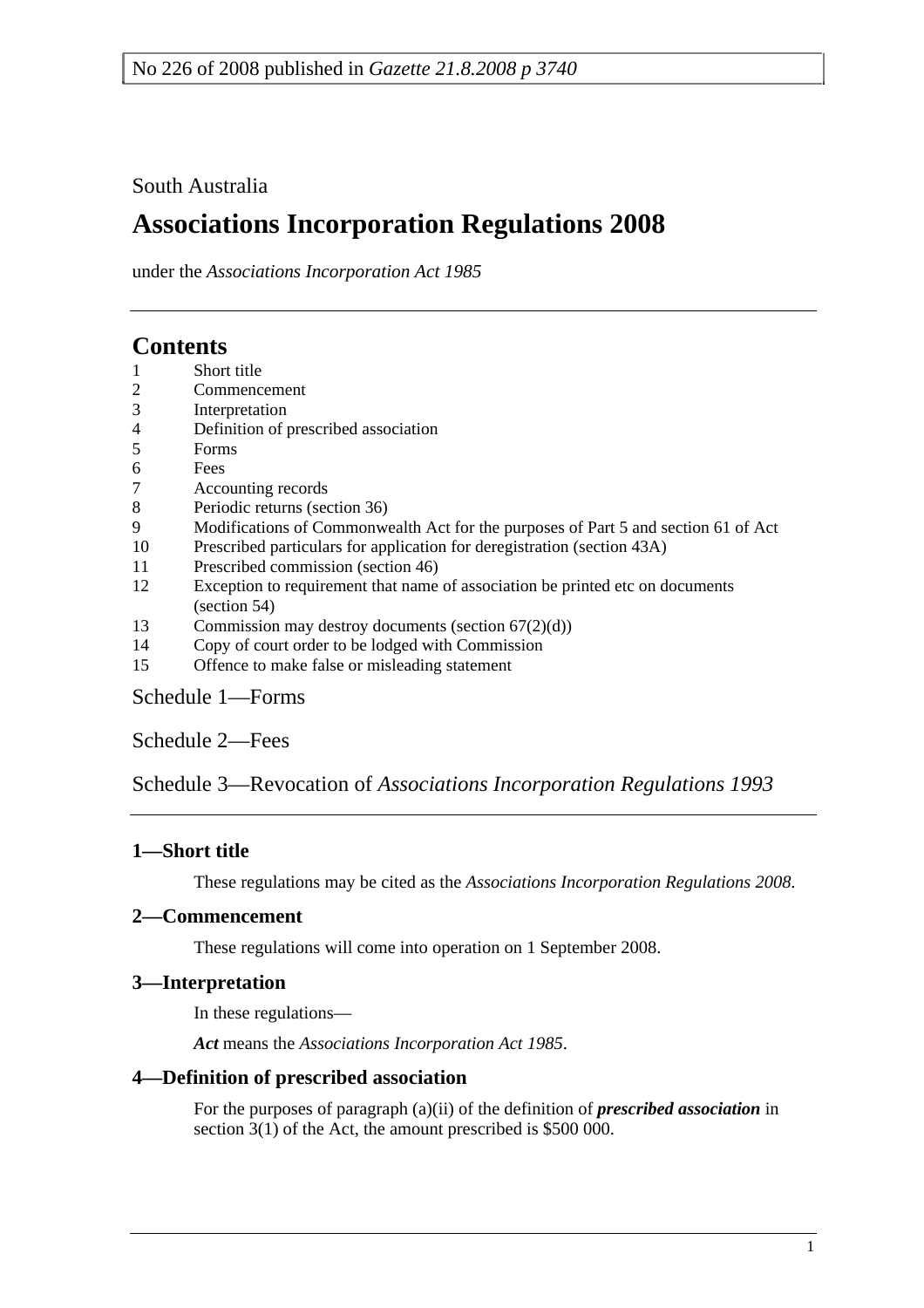## **5—Forms**

- (1) The forms set out in Schedule 1 must—
	- (a) be used for the purposes specified in the Schedule; and
	- (b) contain the information required by and be presented and completed in accordance with the instructions contained in the forms.
- (2) If the space provided in a form is insufficient to contain all the required information—
	- (a) the information must be set out in an annexure to the form; and
	- (b) the annexure must have a distinguishing mark such as a letter or numeral; and
	- (c) the space in the form must contain the statement "See Annexure" together with the distinguishing mark for the annexure, or words to similar effect.

#### **6—Fees**

The fees set out in Schedule 2 are payable as specified in that Schedule.

## **7—Accounting records**

An association must retain the accounting records kept by it under section 35 or 39C of the Act (as the case requires) for 7 years after the completion of the transactions to which they relate.

Maximum penalty: \$1 250.

#### **8—Periodic returns (section 36)**

- (1) For the purposes of section 36 of the Act, a prescribed association must lodge with the Commission a periodic return (in the form set out in Schedule 1) within 6 months after the end of each of its financial years.
- (2) A periodic return must be signed and dated by the public officer of the association.

## **9—Modifications of Commonwealth Act for the purposes of Part 5 and section 61 of Act**

- (1) The provisions of the *Corporations Act 2001* of the Commonwealth applied by Part 5 or section 61 of the Act apply with the following modifications, additions and exclusions (in addition to those contained in the Act):
	- (a) a reference to ASIC or the Commission is to be read as a reference to the Corporate Affairs Commission;
	- (b) a reference to the Court is to be read as a reference to the Supreme Court of South Australia;
	- (c) a reference to the Gazette is to be read as a reference to the South Australian Government Gazette;
	- (d) a reference to lodge is to be read as a reference to lodge with the Corporate Affairs Commission;
	- (e) in relation to an incorporated association—
		- (i) a reference to a constitution is to be read as a reference to the rules of the incorporated association;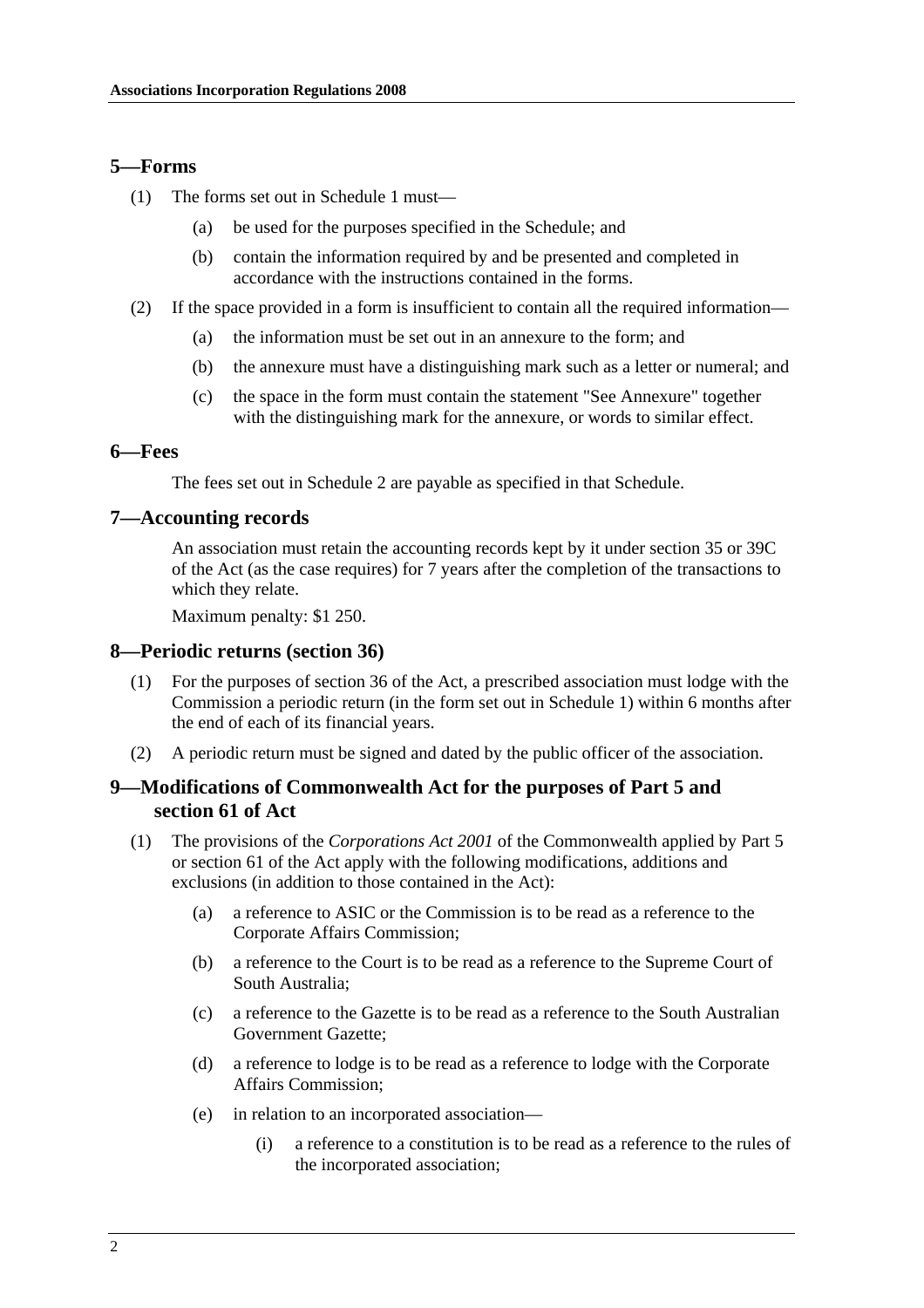- (ii) a reference to a board of directors is to be read as a reference to the committee of the incorporated association;
- (iii) a reference to a director is to be read as a reference to—
	- (A) a person who occupies or acts in a position of a member of the committee of the incorporated association, by whatever name called and whether or not validly appointed to occupy or duly authorised to act in the position; or
	- (B) a person in accordance with whose directions or instructions the committee of the incorporated association is accustomed to act;
- (iv) a reference to an officer is to be read as including a reference to an officer within the meaning of the Act (in addition to the meaning given by paragraphs (c), (d), (e), (f) and (g) of the definition of *officer* of a corporation in section 9 of the *Corporations Act 2001* of the Commonwealth);
- (v) a reference to a registered office is to be read as a reference to an office of the incorporated association (if any);
- (f) in respect of Part 5.1 of the *Corporations Act 2001* of the Commonwealth—

section 411(13)—leave out from paragraph (b) "the registered office of the body" and insert "the office (or the main office if there is more than 1) of the incorporated association or, if the association does not have an office, the address of the public officer of the incorporated association

- (g) in respect of Part 5.3A of the *Corporations Act 2001* of the Commonwealth—
	- $(i)$  section 446A $(2)$ 
		- (A) leave out from paragraph (a) "section 491" and insert "section 41 of the *Associations Incorporation Act 1985*"
		- (B) leave out from paragraph (b) "section 494" and insert "section 41C of the *Associations Incorporation Act 1985*"
	- (ii) section 446A(3)—leave out "is" and insert "and section 41D of the *Associations Incorporation Act 1985* are"
	- (iii) section 446B—after subsection (1) insert—
		- (1A) In applying the regulations to an incorporated association—
			- (a) the special resolution will be taken to have been passed under section 41(1)(b) of the *Associations Incorporation Act 1985*; and
			- (b) a reference to section 494 of the *Corporations Act 2001* of the Commonwealth will be taken to be a reference to section 41C of the *Associations Incorporation Act 1985*; and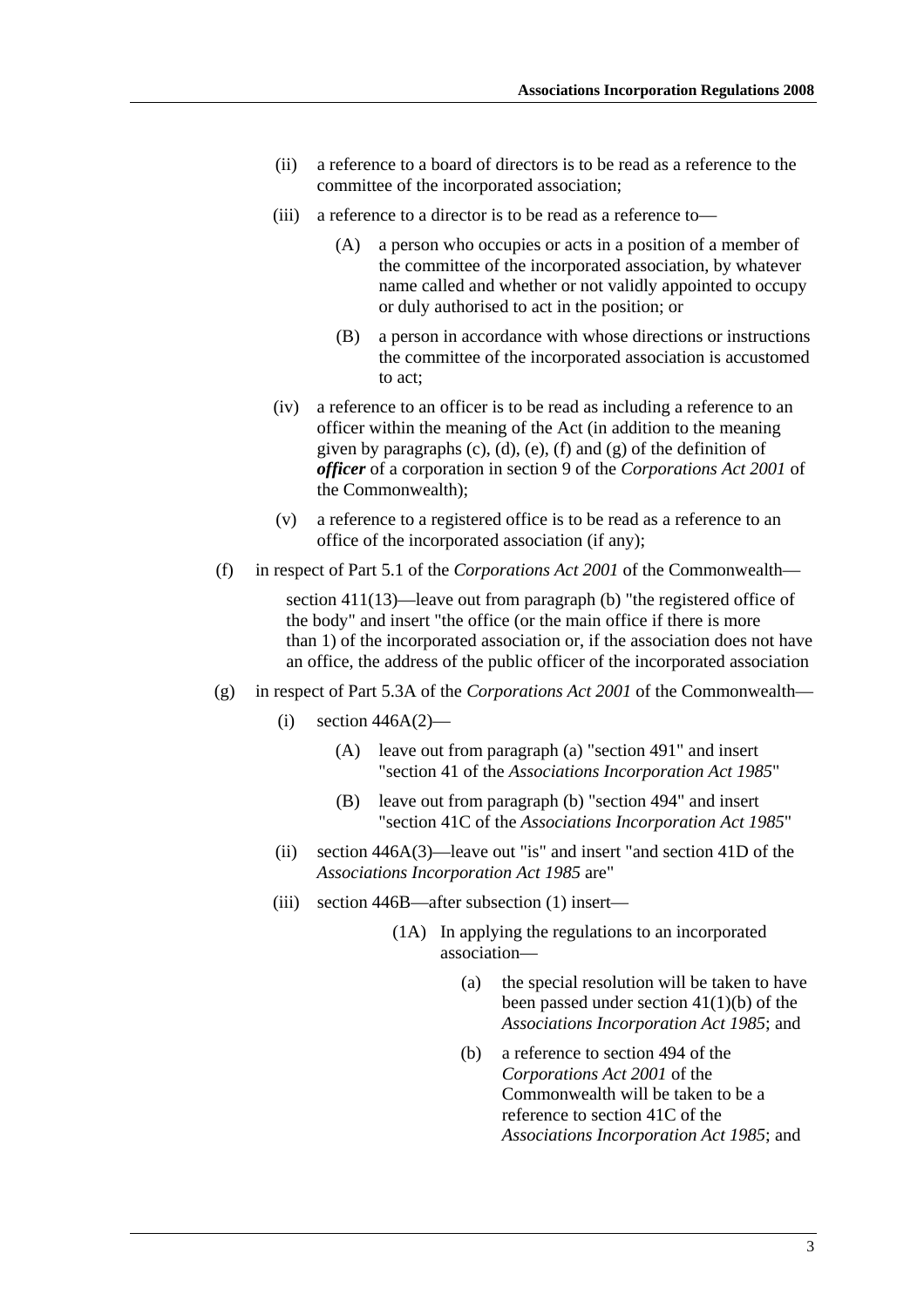- (c) a reference to section 497 of the *Corporations Act 2001* of the Commonwealth will be taken to include a reference to section 41D of the *Associations Incorporation Act 1985*.
- (h) in respect of Part 5.4B of the *Corporations Act 2001* of the Commonwealth—
	- (i) section 465A—leave out "under section 459P, 462 or 464" and insert "to the Court under section 41 of the *Associations Incorporation Act 1985*"
	- (ii) section 465B(1)—leave out "section 459P, 462 or 464" and insert "section 41 of the *Associations Incorporation Act 1985*"
	- (iii) section 465C—leave out "section 459P, 462 or 464" and insert "section 41 of the *Associations Incorporation Act 1985*"
	- (iv) section 467A—
		- (A) leave out "Part 5.4 or 5.4A" and insert "section 41 of the *Associations Incorporation Act 1985*"
		- (B) leave out paragraph (b) and insert:
			- (b) in the case of an application for the winding up of an incorporated association on the ground that it is unable to pay its debts—a defect in a demand of a kind referred to in section  $41(4)(a)$  of the *Associations Incorporation Act 1985*;
	- (v) section 467B—leave out "section 233, 459A, 459B or 461" and insert "section 41 or 61 of the *Associations Incorporation Act 1985*"
	- (vi) section 472—after subsection (2) insert:
		- (2A) The Court may appoint a person who is not an official liquidator to be liquidator or provisional liquidator of an incorporated association in accordance with section 41(9) of the *Associations Incorporation Act 1985*.
	- (vii) section 473(5)—leave out paragraph (a) and insert:
		- (a) a member who is, or members who together are, able to cast at least 10% of the total number of votes that could be cast at a meeting of the association if all members were present;
	- (viii) section 475—leave out
	- (ix) section 476—leave out "subsection 475(1) or  $(2)$ " and insert "section 41B of the *Associations Incorporation Act 1985*"
- (i) in respect of Part 5.5 of the *Corporations Act 2001* of the Commonwealth—
	- (i) section 490—leave out
	- (ii) section 491—leave out subsection (1)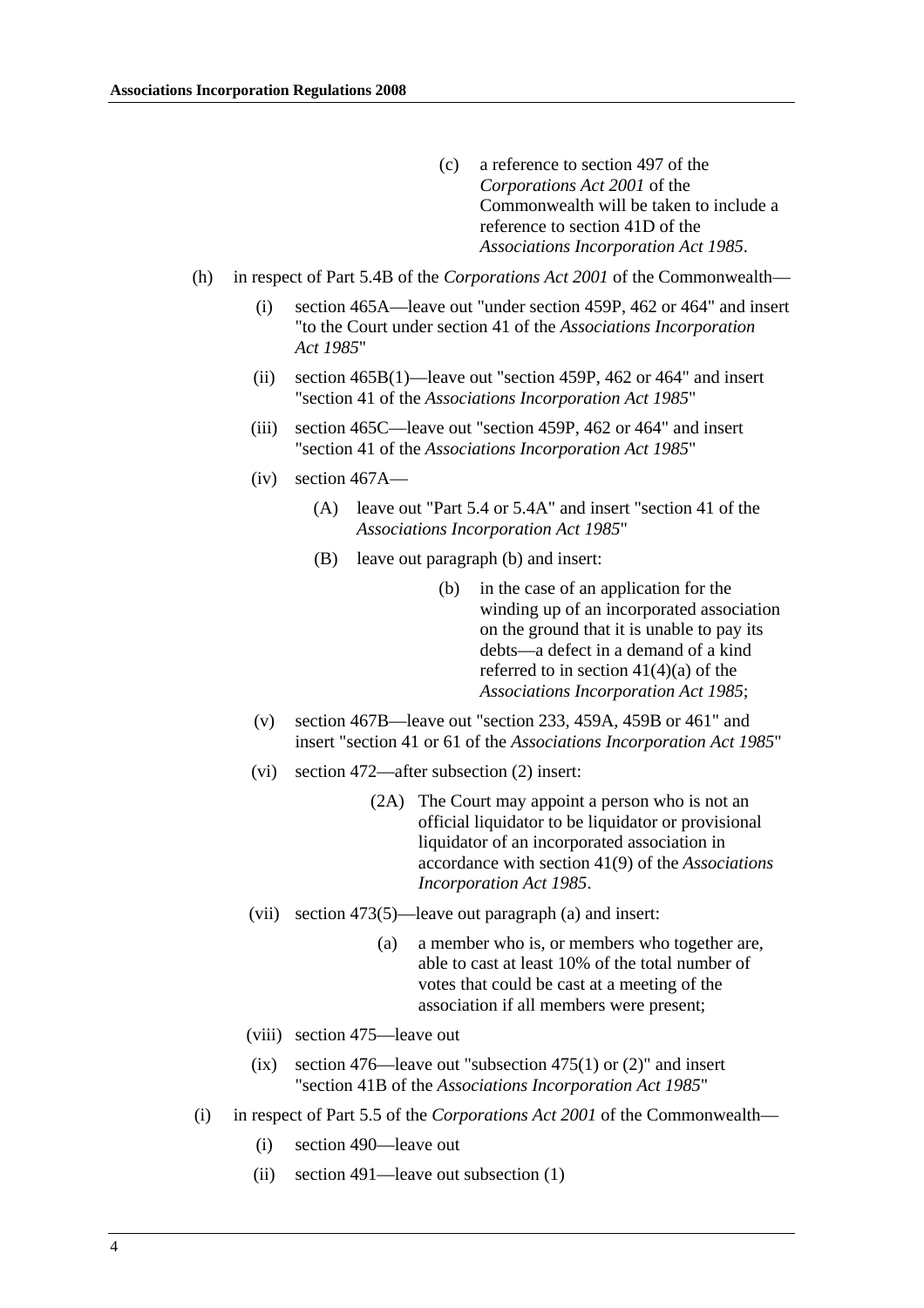- (iii) section 494—leave out
- $(iv)$  section 496(1)—
	- (A) leave out "section 494" and insert "section 41C of the *Associations Incorporation Act 1985*"
	- (B) leave out paragraph (a) and insert—
		- (a) apply to the Supreme Court for the association to be wound up under section 41 of the *Associations Incorporation Act 1985* on the ground that the association is unable to pay its debts;
- (v) section 497—leave out subsection (5)
- (vi) section 501—leave out
- (vii) section 507—leave out
- (j) in respect of Part 5.6 of the *Corporations Act 2001* of the Commonwealth—
	- (i) section 513A—Leave out "section 233, 459A, 459B or 461" and insert "section 41 or 61 of the *Associations Incorporation Act 1985*"
	- (ii) section 513D—Leave out "section 233, 459A, 459B or 461" and insert "section 41 or 61 of the *Associations Incorporation Act 1985*"
	- (iii) section 532(1)—leave out "is" and paragraphs (a) and (b) and insert:
		- (a) is a registered liquidator; or
		- (b) is or is to be appointed or nominated for appointment as the liquidator of an incorporated association by the Corporate Affairs Commission under section 41 of the *Associations Incorporation Act 1985*;
	- (iv) section 532(8)—after "official liquidator" insert "or is or is to be appointed or nominated for appointment as the liquidator of an incorporated association by the Corporate Affairs Commission under section 41 of the *Associations Incorporation Act 1985*"
	- (v) section 533(1)(d)—leave out "for an examination or order under section 597" and insert "to the Supreme Court under section 62 of the *Associations Incorporation Act 1985*"
	- (vi) section 534(1)—after "the liquidator may" insert "(if he or she has the consent of the Minister under section 62E(6) of the *Associations Incorporation Act 1985*)"
	- (vii) section 539(4)—leave out paragraph (b) and insert:
		- (b) the auditor has qualified privilege in respect of the report.
	- (viii) section 544(1)—leave out "to be dealt with under Part 9.7"
	- (ix) section 544—leave out subsection (1A)
	- (x) section 544(2)—leave out "to be dealt with under Part 9.7"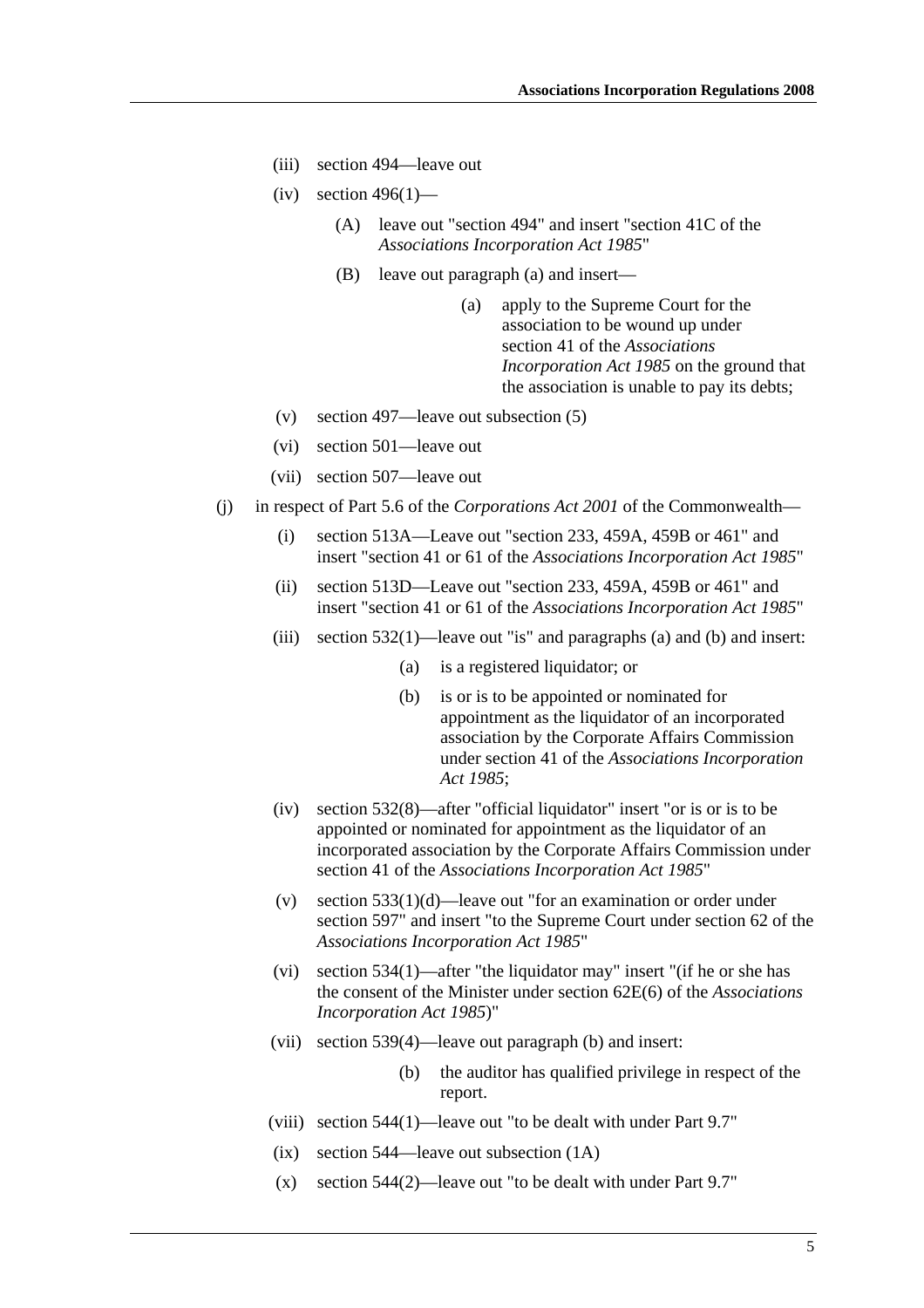- (xi) section 544—after subsection (4) insert:
	- (4A) If money paid to the Corporate Affairs Commission under this section remains unclaimed or undistributed, the Commission may pay it to the Treasurer for payment into the Consolidated Account.
	- (4B) A person making a claim in respect of any money paid to the Treasurer under subsection (4A) may apply to the Supreme Court for an order of payment of an amount to the person and the Court, if satisfied that an amount should be paid to the person, must make an order for the payment accordingly.
	- (4C) On the making of an order under subsection (4B) for payment of an amount to a person, or where the Treasurer is otherwise of the opinion that an amount should be paid to a person out of the money paid to the Treasurer under this section, the Treasurer must pay that amount to the person out of money lawfully available for that purpose.
- (k) in respect of Part 5.7B of the *Corporations Act 2001* of the Commonwealth—
	- (i) section 588E(1)—leave out paragraphs (e) and (f) of the definition of "recovery proceeding"
	- (ii) section 588E(4)—leave out paragraphs (a) and (b) and insert:
		- (a) has failed to keep accounting records in relation to a period as required by section 35(1) or 39C(1) of the *Associations Incorporation Act 1985*; or
		- (b) has failed to retain accounting records in relation to a period for the 7 years required by regulation 8 of the *Associations Incorporation Regulations 1993*;
	- (iii) section  $588E(5)$ —leave out "subsection  $286(1)$ " and insert "section 35(1) or 39C(1) of the *Associations Incorporation Act 1985*"
	- $(iv)$  section 588E $(6)$ 
		- (A) leave out "subsection 286(2)" and insert "regulation 8 of the *Associations Incorporation Regulations 1993*"
		- (B) leave out "financial", wherever it occurs, and insert, in each case, "accounting"
	- (v) section 588E(8)—leave out paragraphs (d) and (e)
- (l) in respect of Part 5A.1 of the *Corporations Act 2001* of the Commonwealth—
	- (i) section 601AA—leave out
	- (ii) section 601AB—leave out
	- (iii) section 601AC—after subsection (2) insert: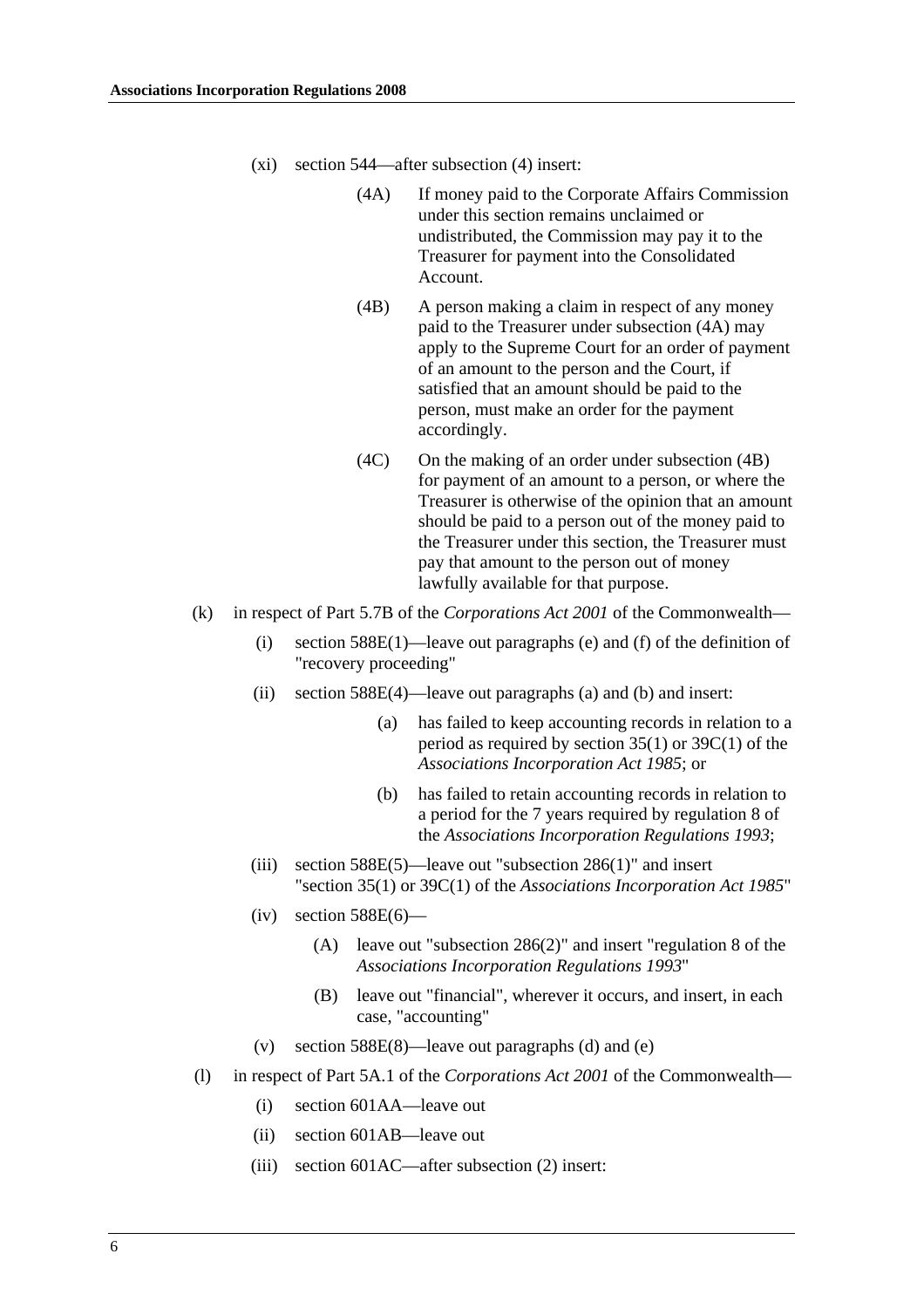- (3) An incorporated association is dissolved on deregistration under this section.
- (iv) section 601AD—leave out and insert:

## **601AD—Requirement to keep books following deregistration**

The persons who were members of the committee of an incorporated association immediately before deregistration or cancellation of incorporation of the association must keep the association's books (other than books kept by a liquidator under subsection 542(2)) for 3 years after the deregistration or cancellation.

- (v) section 601AE—leave out
- (vi) section 601AF—leave out
- (2) When provisions of the *Corporations Act 2001* of the Commonwealth are applied in relation to an incorporated association, the provisions (together with the provisions of any regulation or rule for the time being in force under the provisions) are to be interpreted according to the definitions of words and expressions and other interpretative provisions contained in the *Corporations Act 2001* of the Commonwealth, except where a contrary intention is expressed in the Act or these regulations.

### **10—Prescribed particulars for application for deregistration (section 43A)**

For the purposes of section 43A(7) of the Act, the following particulars are prescribed:

- (a) the name of the incorporated association;
- (b) the date of the application for deregistration of the incorporated association.

#### **11—Prescribed commission (section 46)**

For the purposes of section 46(3) of the Act, the prescribed commission is 5%.

## **12—Exception to requirement that name of association be printed etc on documents (section 54)**

For the purposes of section 54 of the Act, a chit or ticket evidencing the receipt by an association of an amount not exceeding \$10 is prescribed as a receipt or document to which that section does not apply.

#### **13—Commission may destroy documents (section 67(2)(d))**

- (1) The Commission is authorised to destroy any of the following documents lodged with the Commission:
	- (a) any periodic return, and any annexure to that return, that has been lodged for not less than 7 years;
	- (b) any document (other than rules and any amendment to rules) that has been lodged or registered not less than 10 years;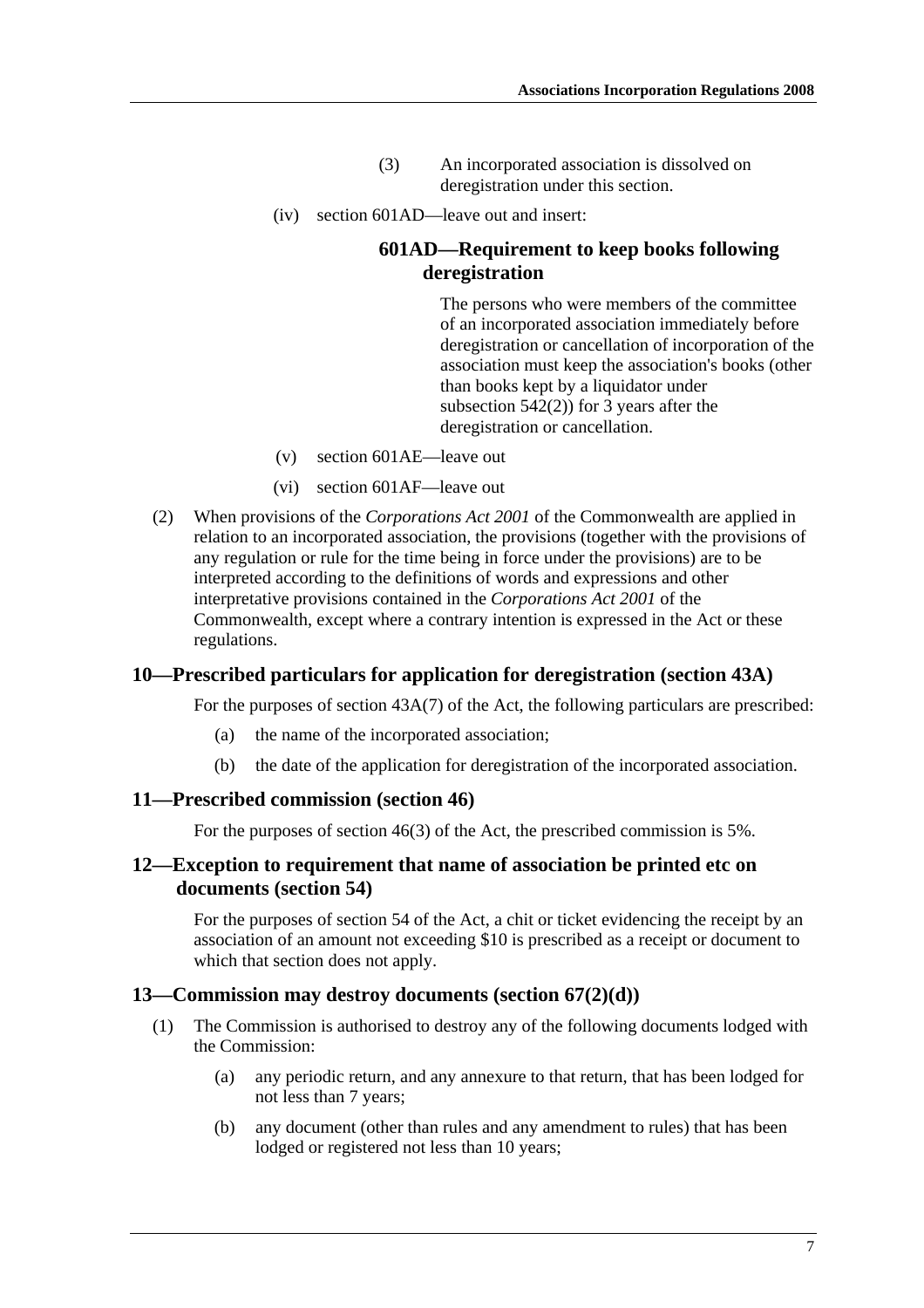- (c) any document in the custody of the Commission relating to an association, or to an association that is to be taken to have been, incorporated under the repealed Act where the association has been dissolved or had its incorporation cancelled for not less than 10 years.
- (2) In this regulation—

*document* includes a reference to a transparency of a document produced by photographic or electronic means.

## **14—Copy of court order to be lodged with Commission**

An incorporated association must, within 7 days of becoming aware of the making by a court of an order under the Act in relation to the association, lodge a copy of the order with the Commission.

Maximum penalty: \$1 250.

#### **15—Offence to make false or misleading statement**

A person must not, in a document lodged with the Commission for the purposes of the Act—

- (a) make a statement that is, to his or her knowledge, false or misleading; or
- (b) omit or authorise the omission from any such document a particular which is, to his or her knowledge, a material particular.

Maximum penalty: \$1 250.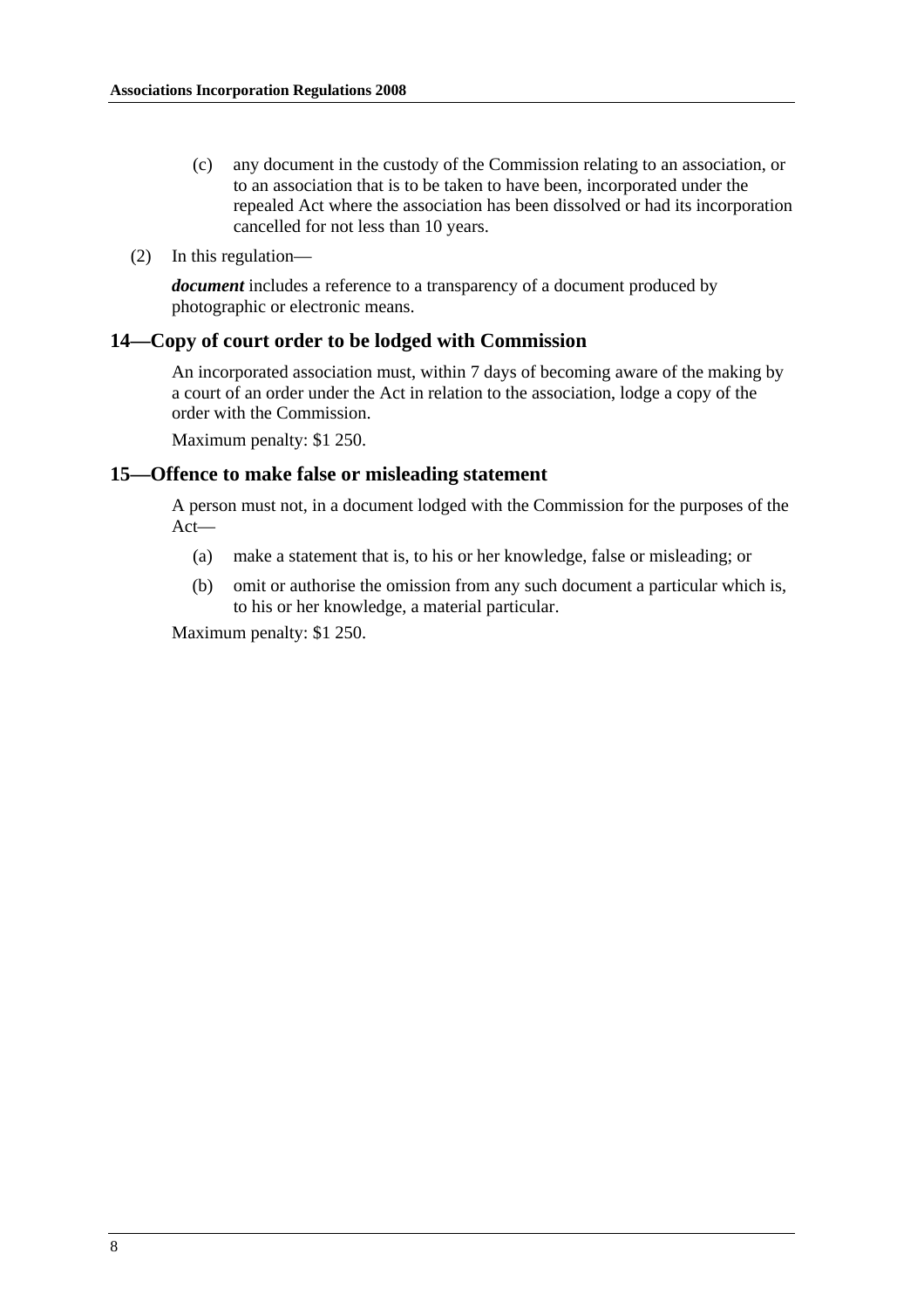# **Schedule 1—Forms**

## **Application for incorporation of an association—Associations Incorporation Act 1985 section 19**

The application must be on international size A4 white paper and all information must be legible. If the application consists of 2 or more sheets, the sheets must be fastened together securely.

#### **1—Details of applicant**

Full name: Residential address: Phone: Email (optional):

#### **2—Name of association to be incorporated**

Full name of association:

#### **3—Purpose of association**

The purpose of the association is [*insert brief description, eg, educational, for conserving resources*].

The association is considered to be eligible for incorporation under section 18(1) [*specify paragraph*] of the *Associations Incorporation Act 1995*.

#### **4—Financial year of association**

The financial year of the association ends on [*insert end date of financial year as set out in proposed rules*].

#### **5—Place at which books of association to be kept**

The books of the association will be kept at [*insert details of location*].

#### **6—Details of public officer of association**

The following person has attained 18 years of age, is a resident of South Australia and has consented to be the public officer of the association:

Full name: Occupation: Residential address: Postal address: Phone: Email:

## **7—Rules of association**

Information about how the matters required by section 23A of the *Associations Incorporation Act 1985* are provided for in the proposed rules of the association must be included by way of an attachment in the form required by the regulations under the Act.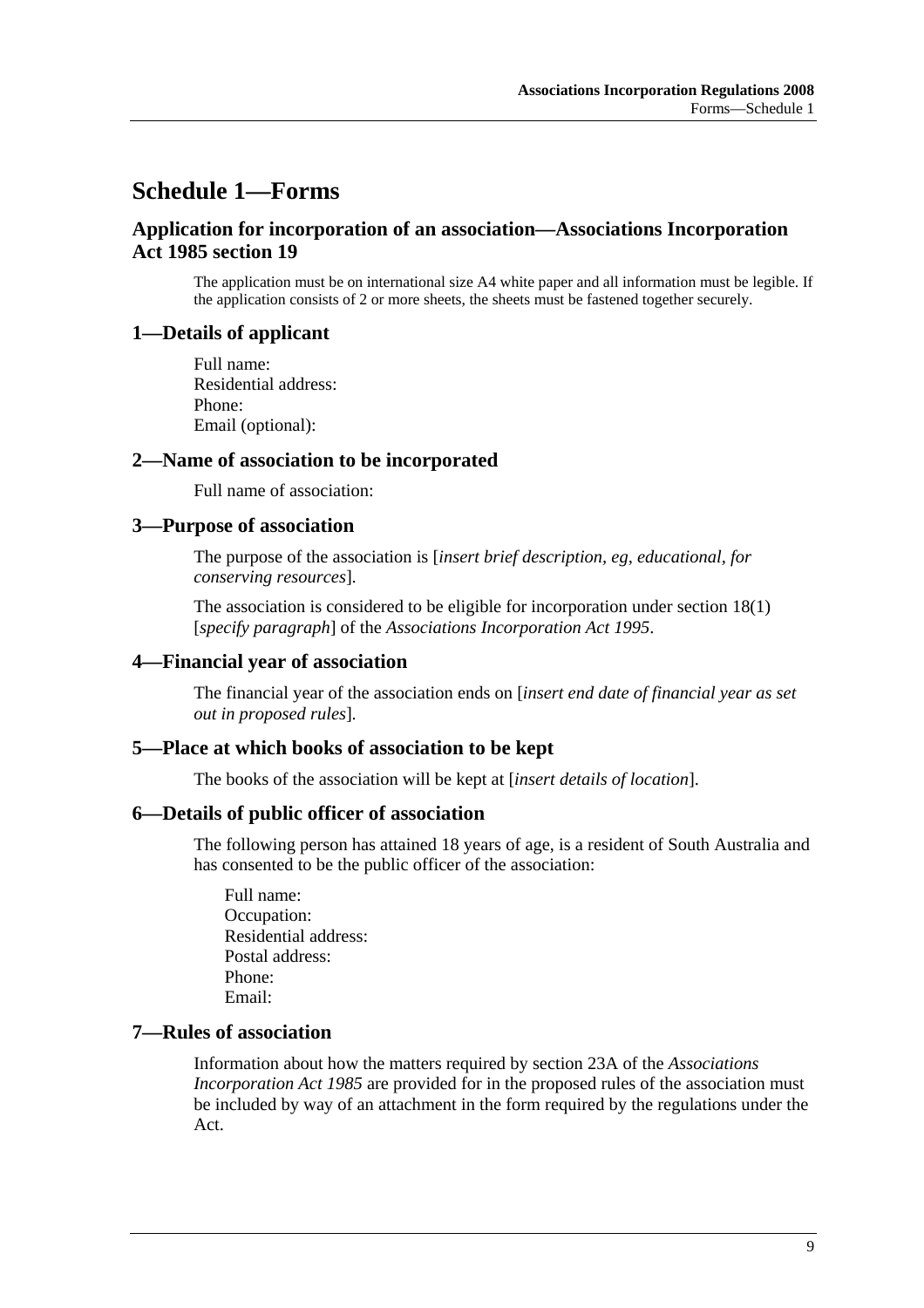*The application must be signed and dated by the applicant and, if the applicant is not the person who has consented to be the public officer of the association, by that person. The name of a person signing must be written legibly under or alongside the signature of that person.*

## **Additional requirements**

The documents required to accompany this form must be marked as follows:

"A"—copy of the rules of the association

"B"—copy of any instrument creating or establishing a trust—

- which is referred to in the rules of the association; or
- on which any rule of the association relies for its operation

or copy of the settled draft of any instrument prepared for the creation or establishment of a trust of which the association is intended to be the trustee—

- where the contemplated trust is referred to in the rules of the association; or
- where any rule of the association relies on the contemplated trust for its operation.

If there is more than 1 such instrument, the instruments must be marked "B1", "B2" and so on.

The following statement must be written on the copy of the rules of the association required to accompany this application and signed by the person who takes the declaration:

This is the annexure marked "A" referred to in the statutory declaration of [*name of applicant*] made on [*date*] before me.

Each of the marked documents must comply with the following:

- the document must be clearly printed or typed on international size A4 white paper;
- if the document consists of 2 or more sheets, the sheets must be fastened together securely;
- the document must be marked with—
	- the name and registered number of the incorporated association to which it relates; and
	- a title that describes its contents; and
	- the name, address and telephone number of the person to be contacted about the application.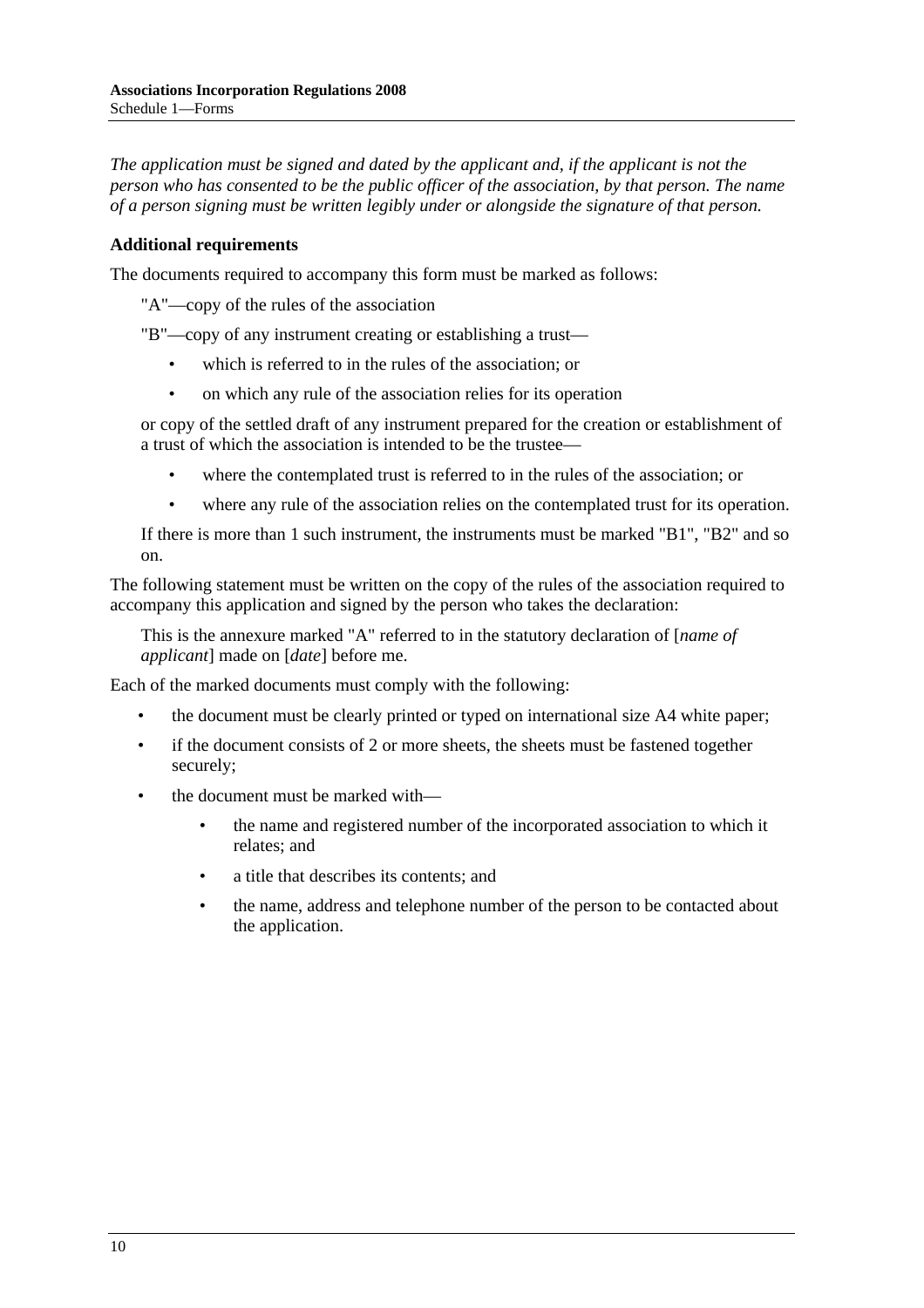## **Statutory declaration to accompany application for incorporation of association—Associations Incorporation Act 1985 section 19**

I [*insert full name of applicant]* of [*insert full residential address of applicant]*, [*insert occupation*], do solemnly and sincerely declare that:

- I am the person authorised to apply for the incorporation of an association under the name [*insert full name of association*]; and
- the particulars set out in the application for incorporation dated [*insert date*] are true; and
- the copy of the association's rules marked "A" is a true copy of the association's rules.

And I make this solemn declaration conscientiously believing the same to be true, and by virtue of the provisions of the *Oaths Act 1936*.

Signature of applicant:

Declared before me at [*insert location*] this [*insert date*].

Signature of person taking declaration: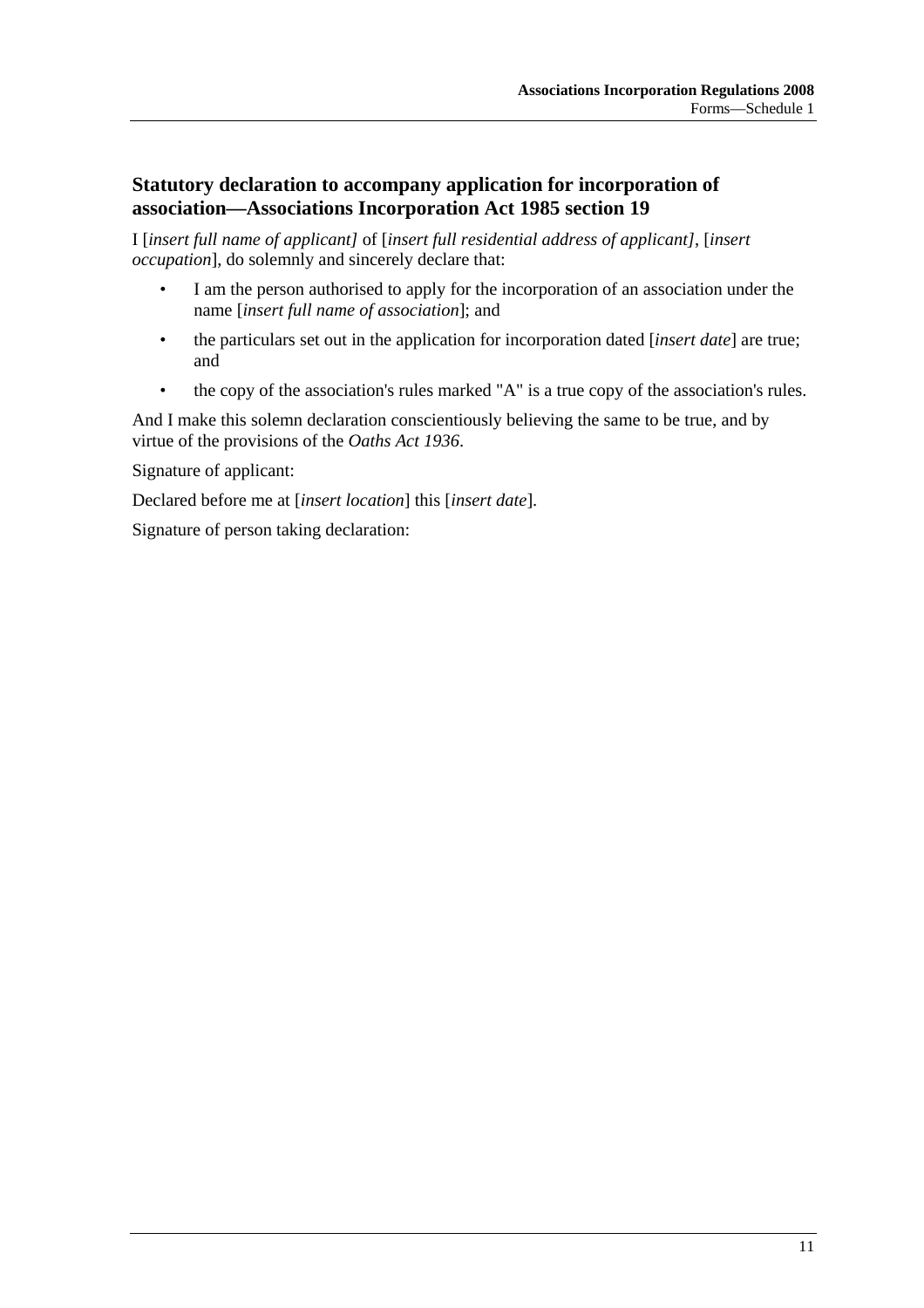## **Application for amalgamation of incorporated associations—Associations Incorporation Act 1985 section 22**

The application must be on international size A4 white paper and all information must be legible. If the application consists of 2 or more sheets, the sheets must be fastened together securely.

## **1—Details of associations and public officers**

Association 1:

Full name of association: Registration number of association:

Public officer of association

Full name: Residential address: Phone: Email:

Association 2:

Full name of association: Registration number of association:

Public officer of association

Full name: Residential address: Phone: Email:

#### **2—Name of association to be formed on amalgamation**

Full name of association to be formed on amalgamation:

#### **3—Purpose of association to be formed on amalgamation**

The purpose of the association to be formed on amalgamation is [*insert brief description, eg, educational, for conserving resources*].

The association is considered to be eligible for incorporation under section 18(1) [*specify paragraph]* of the *Associations Incorporation Act 1995*.

#### **4—Financial year of association to be formed on amalgamation**

The financial year of the association to be formed on amalgamation ends on [*insert end date of financial year as set out in proposed rules*].

## **5—Place at which books of association to be formed on amalgamation will be kept**

The books of the association to be formed on amalgamation will be kept at [*insert details of location*].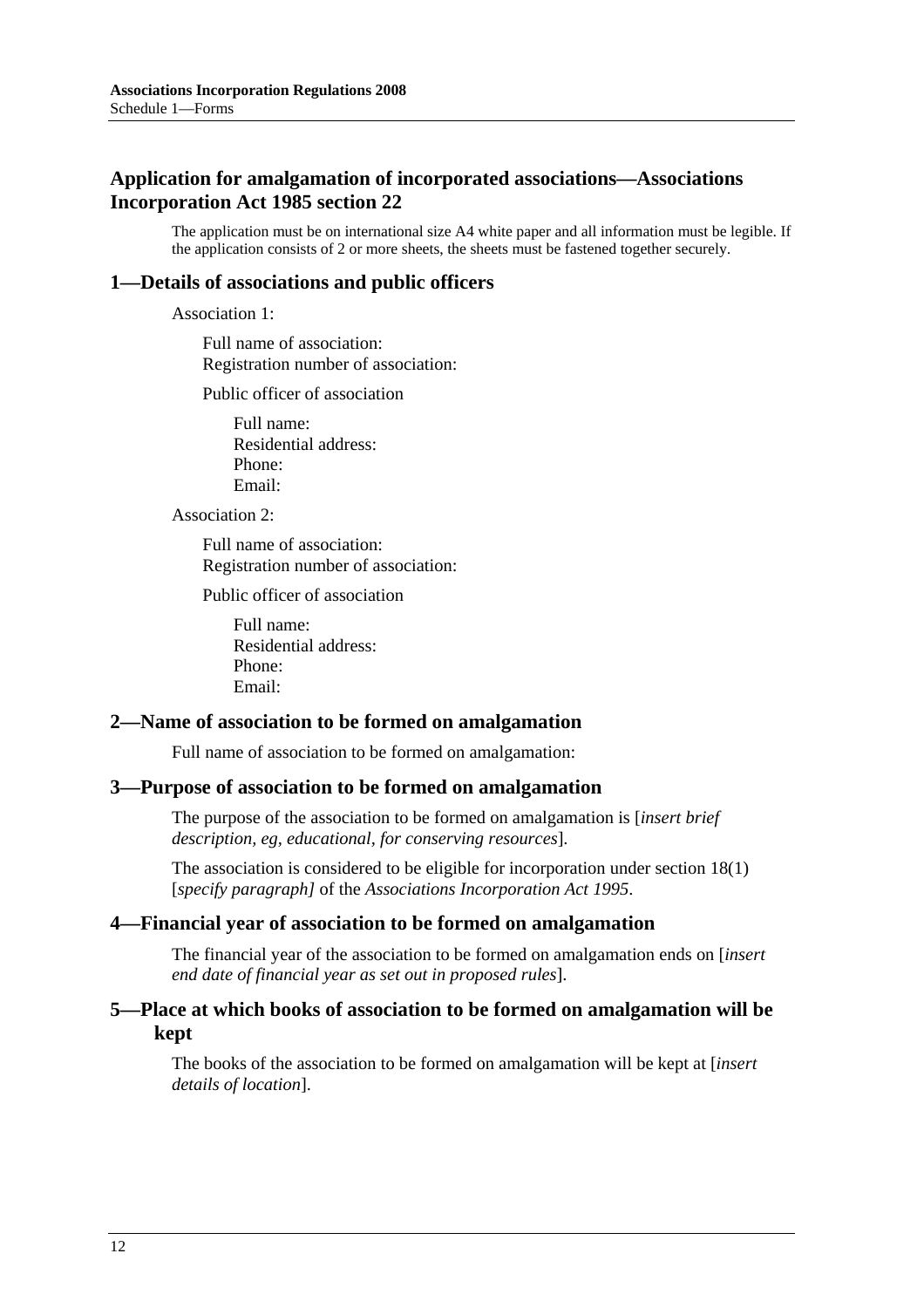## **6—Details of public officer of association to be formed on amalgamation**

The following person has attained 18 years of age, is a resident of South Australia and has consented to be the public officer of the association to be formed on amalgamation:

Full name: Occupation: Residential address: Postal address: Phone number: Email:

## **7—Rules of association to be formed on amalgamation**

Information about how the matters required by section 23A of the *Associations Incorporation Act 1985* are provided for in the proposed rules of the association to be formed on amalgamation must be included by way of an attachment in the form required by the regulations under the Act.

*The application must be dated and signed on behalf of each of the associations and by the public officer of the association to be formed on amalgamation. The name of a person signing must be written legibly under or alongside the signature of that person.*

## **Additional requirements**

The certificates of incorporation of each of the associations proposed to be amalgamated must accompany this application.

Other documents required to accompany this application must be marked as follows:

"A"—copy of the special resolution passed by association 1 supporting the amalgamation

"B"—copy of the special resolution passed by association 2 supporting the amalgamation

"C"—copy of the rules of the association proposed to be formed by the amalgamation

"D"—copy of any instrument creating or establishing a trust—

- which is referred to in the rules of the association proposed to be formed by the amalgamation; or
- on which any rule of the association proposed to be formed by the amalgamation relies for its operation

or copy of the settled draft of any instrument prepared for the creation or establishment of a trust of which the association proposed to be formed by the amalgamation is intended to be the trustee—

- where the contemplated trust is referred to in the rules of the association proposed to be formed by the amalgamation; or
- where any rule of the association proposed to be formed by the amalgamation relies on the contemplated trust for its operation.

If there is more than 1 such instrument, the instruments must be marked "D1", "D2" and so on.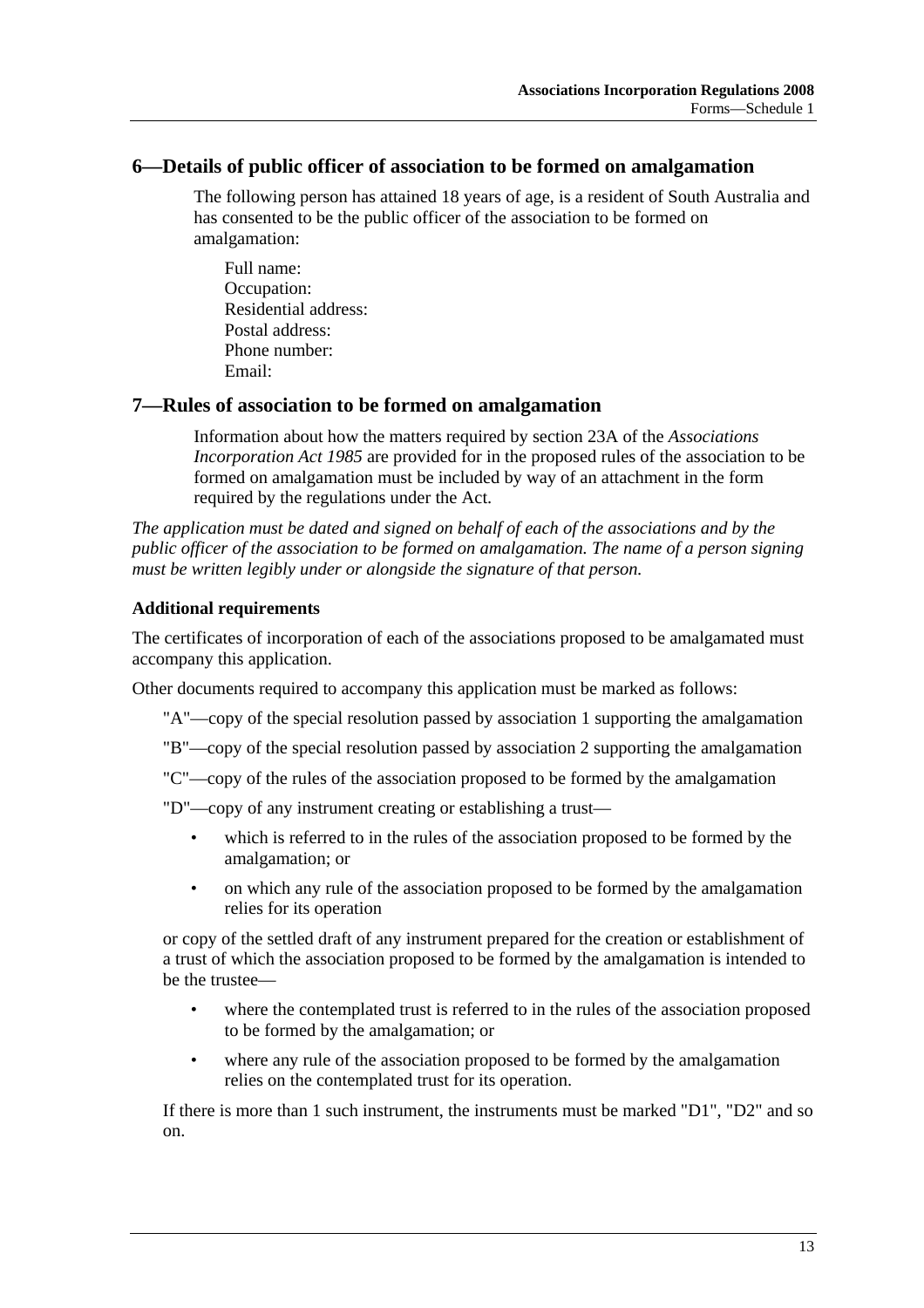Each of the marked documents must comply with the following:

- the document must be clearly printed or typed on A4 white paper;
- if the document consists of 2 or more sheets, the sheets must be fastened together securely;
- the document must be marked with—
	- the name and registered number of the incorporated association to which it relates; and
	- a title that describes its contents; and
	- the name, address and telephone number of the person to be contacted about the application.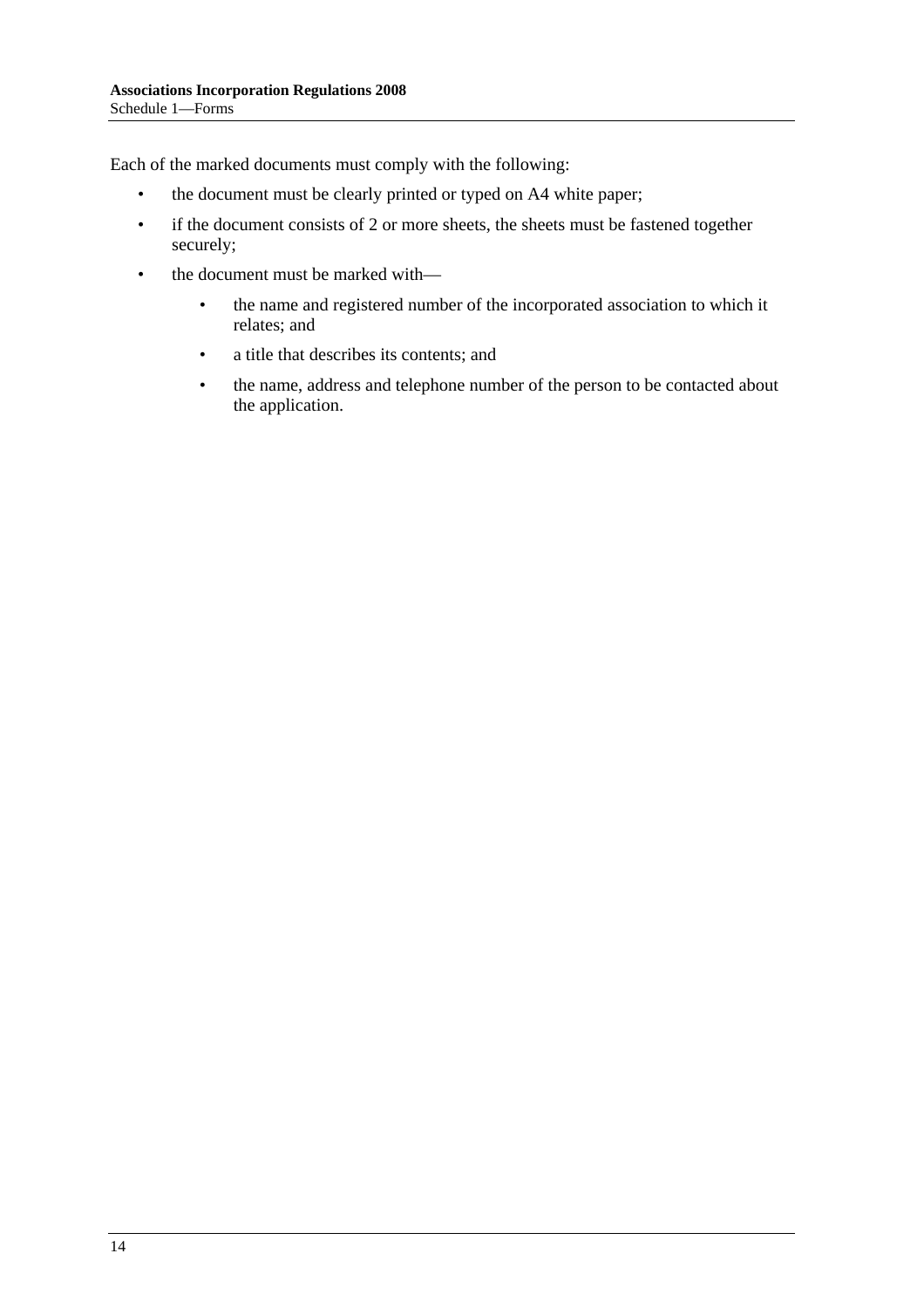## **Application for registration of alteration to rules—Associations Incorporation Act 1985 section 24**

The application must be on international size A4 white paper and all information must be legible. If the application consists of 2 or more sheets, the sheets must be fastened together securely.

#### **1—Details of association**

Full name of association: Registration number of association:

#### **2—Details of public officer**

Full name: Residential address: Postal address: Phone: Email:

#### **3—Making of alteration to rules**

The association has altered its rules in accordance with those rules by [*insert "special resolution on [date]" or provide details of other mechanism for alteration as required or allowed by the rules, and provide details of any approvals or confirmations required by the rules*].

## **4—Alteration to rules**

The nature of the alteration is—

\*alteration to the name of the association

\*substitution of new set of rules

\*alteration to rules numbered [*specify numbers*]

\* *Delete the inapplicable*

The rules of the association have been altered as follows: [*include exact terms of resolution etc*]

## **5—Rules of association as altered**

Information about how the matters required by section 23A of the *Associations Incorporation Act 1985* are provided for in the rules of the association as altered must be included by way of an attachment in the form required by the regulations under the Act.

*The application must be dated and signed on behalf of the association. The name of a person signing must be written legibly under or alongside the signature of that person.*

#### **Additional requirements**

A copy of the rules of the association as altered should accompany this application.

The copy must comply with the following:

• the document must be clearly printed or typed on A4 white paper;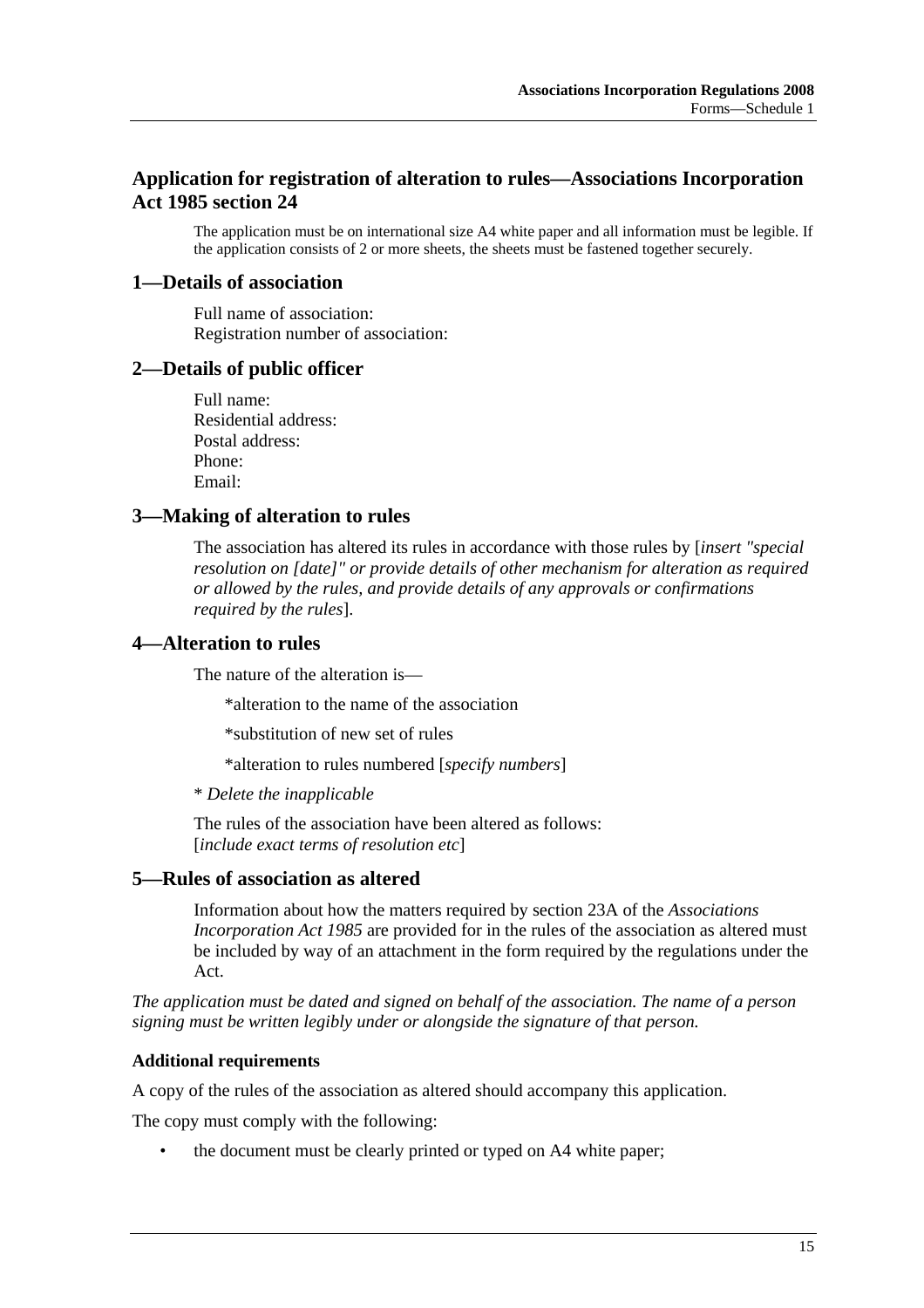- if the document consists of 2 or more sheets, the sheets must be fastened together securely;
- the document must be marked with—
	- the name and registered number of the incorporated association to which it relates; and
	- a title that describes its contents; and
	- the name, address and telephone number of the person to be contacted about the application.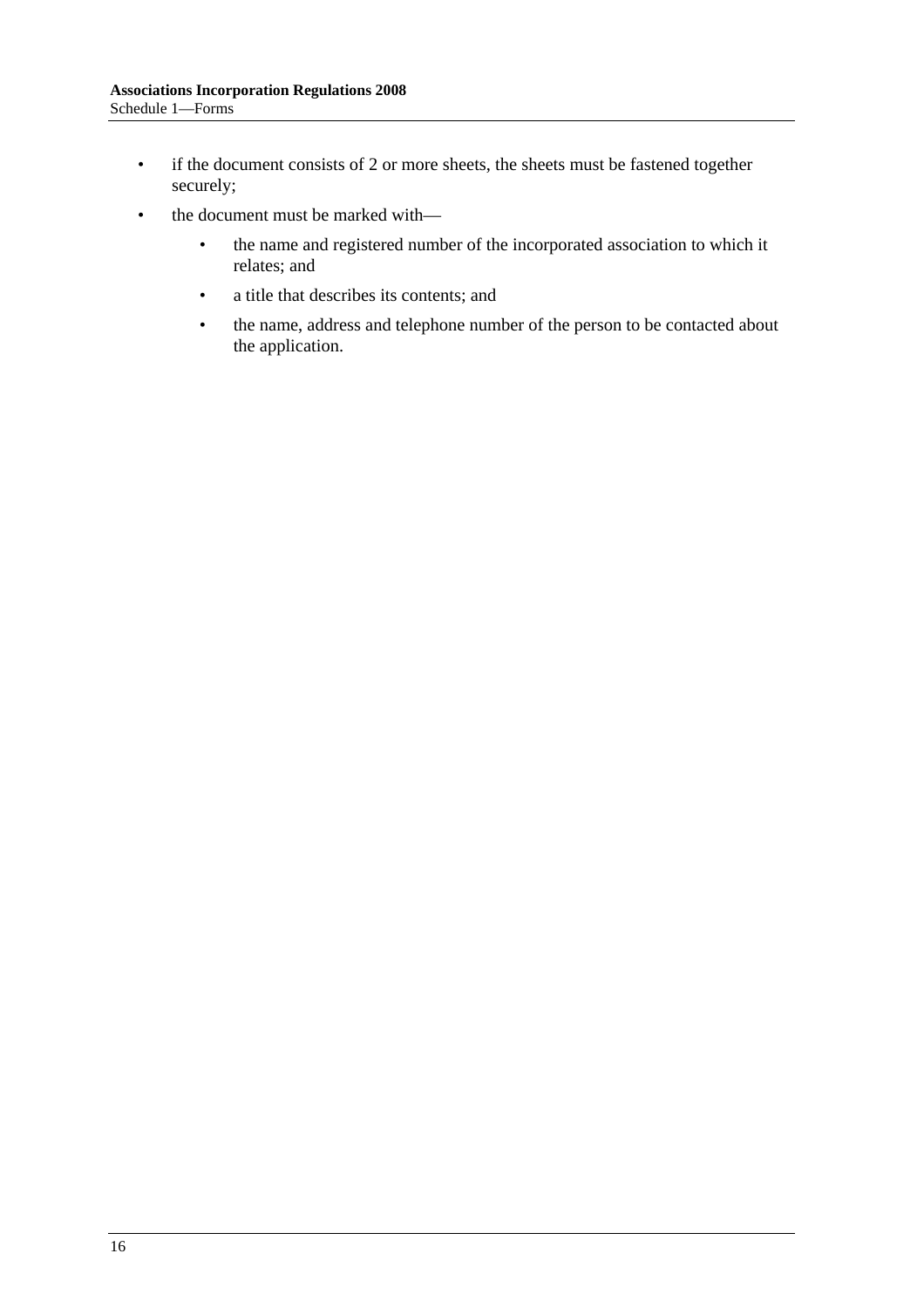## **Statutory declaration to accompany application for registration of alteration of rules of association—Associations Incorporation Act 1985 section 24**

I [*insert full name of public officer of association]* of [*insert residential address]* do solemnly and sincerely declare that:

- I am the public officer of [*insert full name of association*]; and
- the particulars set out in the application for registration of alteration of the rules of the association dated [*insert date*] are true.

And I make this solemn declaration conscientiously believing the same to be true, and by virtue of the provisions of the *Oaths Act 1936*.

Signature of public officer:

Declared before me at [*insert location*] this [*insert date*].

Signature of person taking declaration: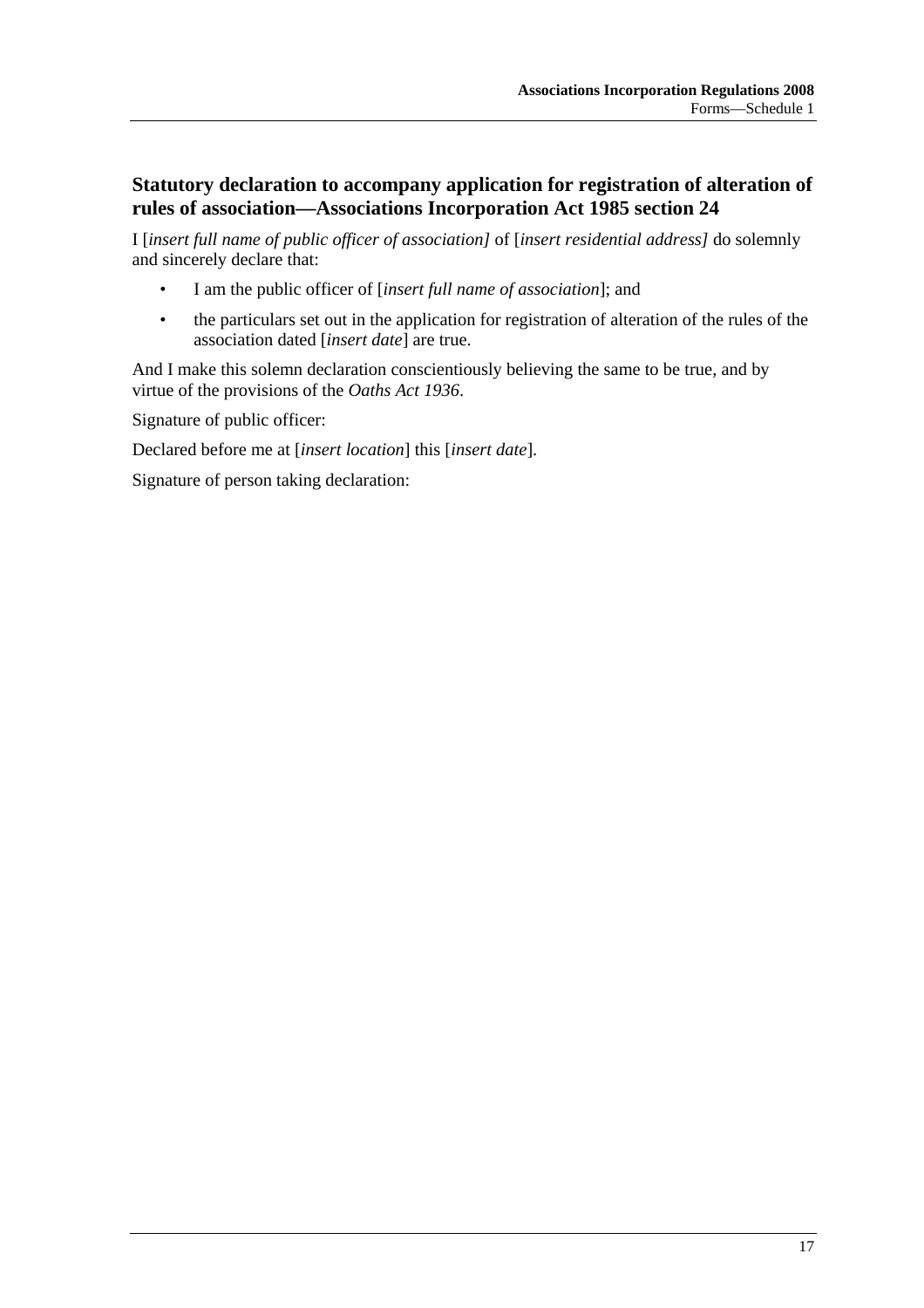## **Rules of association—Associations Incorporation Act 1985 section 23A**

#### **Matter required by section 23A** Rule number

- name of association
- objects of association
- membership in the case of an association that has members
- the powers, duties and manner of appointment of the committee of the association
- the appointment of an auditor in the case of an association that is a prescribed association
- the calling of and procedure at general meetings
- who has the management and control of the funds and other property of the association
- the powers of the association and by whom and in what manner they may be exercised
- the manner in which the rules of the association may be altered

18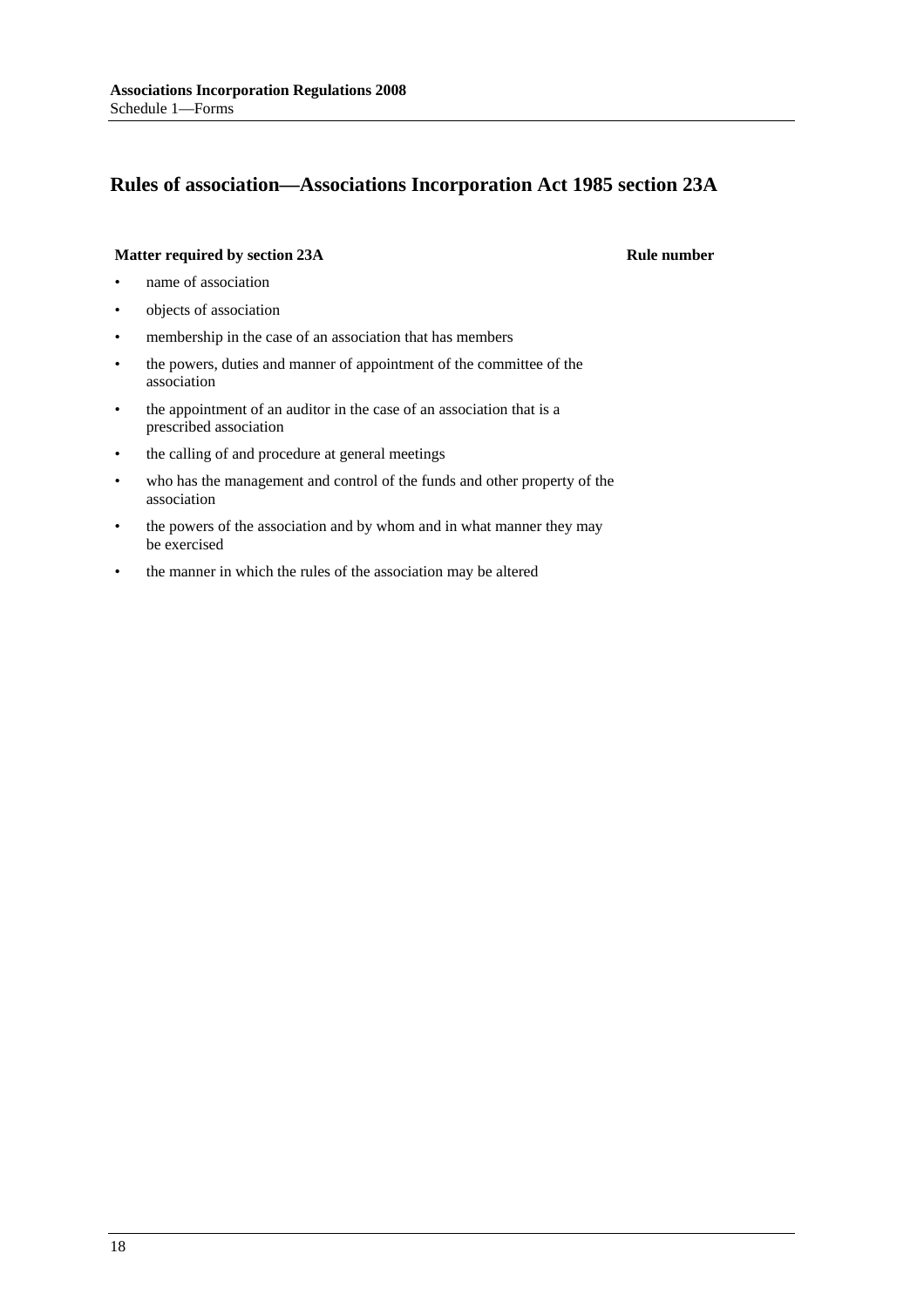## **Periodic return of prescribed association—Associations Incorporation Act 1985 section 36(1)**

The return and attachments must be on international size A4 white paper and all information must be legible. The return and attachments must be fastened together securely.

#### **1—Details of association**

Full name of association: Registration number of association:

#### **2—Financial year to which return relates**

Year:

### **3—Details of books and accounts for financial year**

Place where books of the association kept:

Gross receipts of the association for the financial year:

If the association has members—

- date on which audited accounts for financial year laid before members:
- the members \*did/\*did not accept the accounts \* *Delete the inapplicable*

#### **4—Details of auditor of accounts for financial year**

Full name: Address:

#### **5—Information about association as at date of return**

Details of public officer—

Full name: Occupation: Residential address: Postal address: Phone: Email:

Any business names under which the association conducts its activities:

The principal object of the association:

The number of members of the association:

\*Details of any alterations to the rules of the association that have not been lodged for registration with the Commission:

Details of any variations or revocation of trusts referred to in the rules of the association or on which any rule of the association relies for its operation that have not been notified to the Commission:

Details of any exemptions granted by the Commission to the association under the Act and then in force: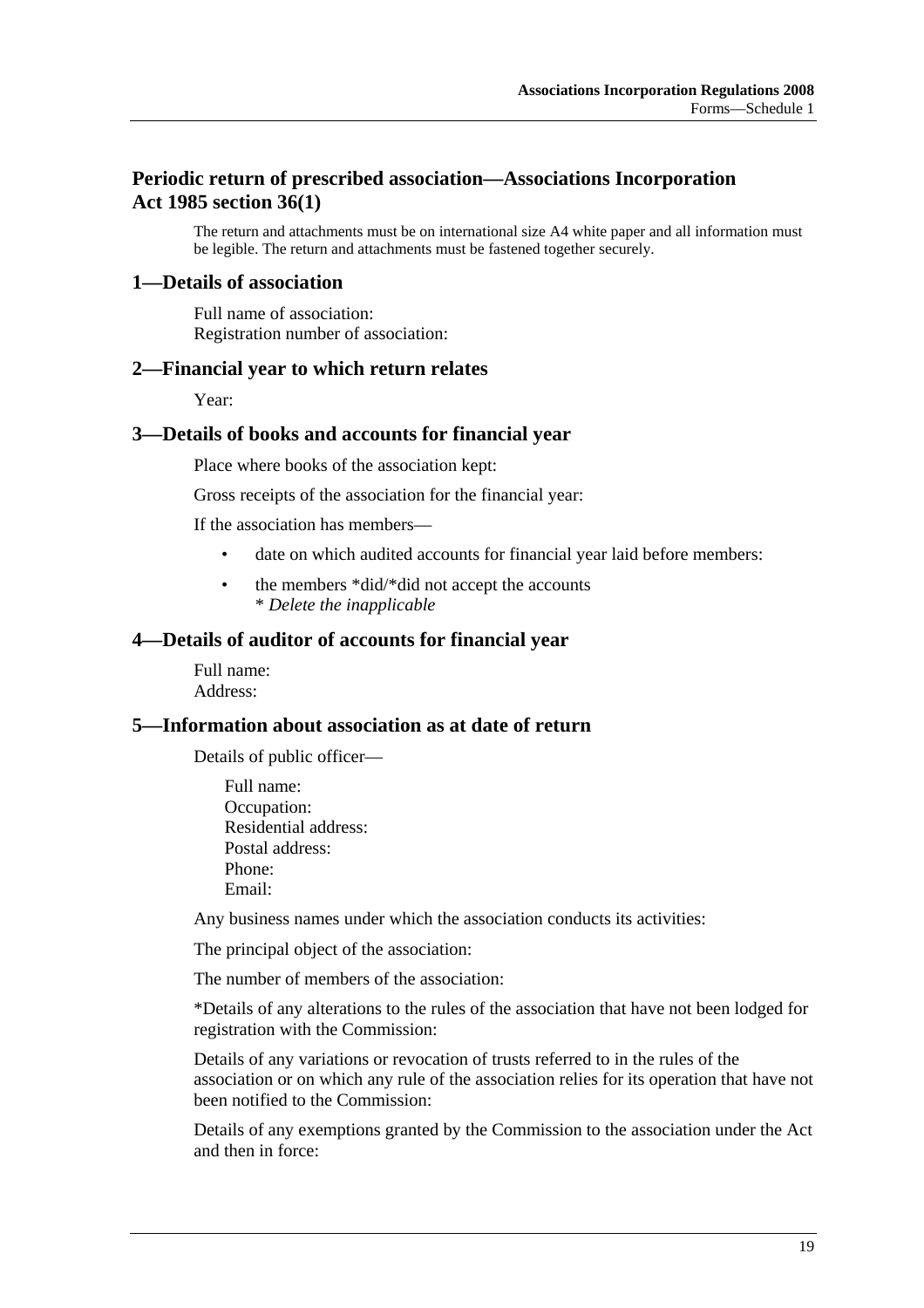The full name, residential address and occupation of each member of the committee of the association and the office (if any) held by that member:

\* *A separate application for registration of the alteration of the rules is required.*

#### **Certification**

I certify that the particulars contained in this return are true to the best of my knowledge and belief.

Signature of public officer: Date:

#### **Attachments**

The following must be included:

- a copy of the accounts of the association for the financial year prepared under section  $35(2)(a)$  of the Act;
- a copy of the signed statement made under section  $35(2)(c)$  of the Act relating to those accounts;
- a copy of the auditor's report given under section 37(3) of the Act relating to those accounts.

Each of the documents must comply with the following:

- the document must be clearly printed or typed on A4 white paper;
- if the document consists of 2 or more sheets, the sheets must be fastened together securely;
- the document must be marked with—
	- the name and registered number of the incorporated association to which it relates; and
	- a title that describes its contents; and
	- the name, address and telephone number of the person to be contacted about the application.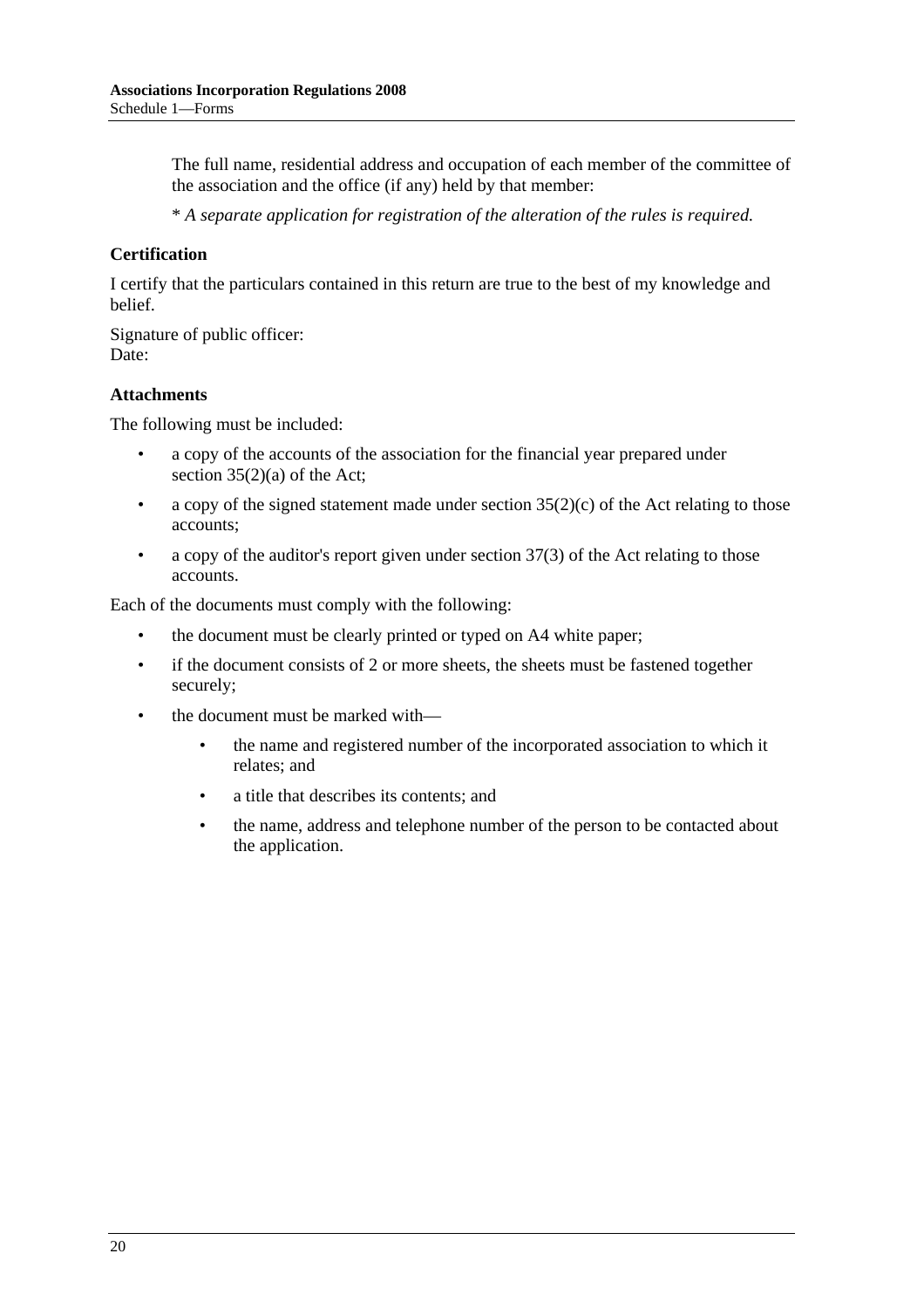## **Winding up report—Associations Incorporation Act 1985 section 41B and section 41D**

The report and attachments must be on international size A4 white paper and all information must be legible. The report and attachments must be fastened together securely.

#### **1—Details of association**

Full name of association: Registration number of association:

#### **2—Details of person lodging report**

Full name: Address: Phone: Email: Facsimile:

## **3—Purpose of lodging report**

This report as to the affairs of the association—

- \* has been prepared for the purposes of section 41B of the *Associations Incorporation Act 1985* (Reports to be submitted to liquidator) and is made up to the date the order for winding up of the association was made by the Supreme Court or an earlier date specified by the liquidator;
- \* has been prepared for the purposes of section 41D of the *Associations Incorporation Act 1985* (Disclosure to creditors on voluntary winding up) and is made up to the latest practicable date before the notices of the meeting were sent.

\**Delete the inapplicable*

### **4—Report on affairs of association**

This report details assets and liabilities as at [*insert date*].

|                                               | Valuation*<br>\$ | Estimated<br>realisable value<br>\$ |
|-----------------------------------------------|------------------|-------------------------------------|
| Assets not specifically charged               |                  |                                     |
| interests in land (see Attachment A)<br>(a)   |                  |                                     |
| sundry debtors (see Attachment B)<br>(b)      |                  |                                     |
| cash on hand<br>(c)                           |                  |                                     |
| cash at bank<br>(d)                           |                  |                                     |
| stock (see Attachment C)<br>(e)               |                  |                                     |
| (f)<br>work in progress (see Attachment C)    |                  |                                     |
| plant and equipment (see Attachment C)<br>(g) |                  |                                     |
| other assets (see Attachment D)<br>(h)        |                  |                                     |
| Subtotals                                     |                  |                                     |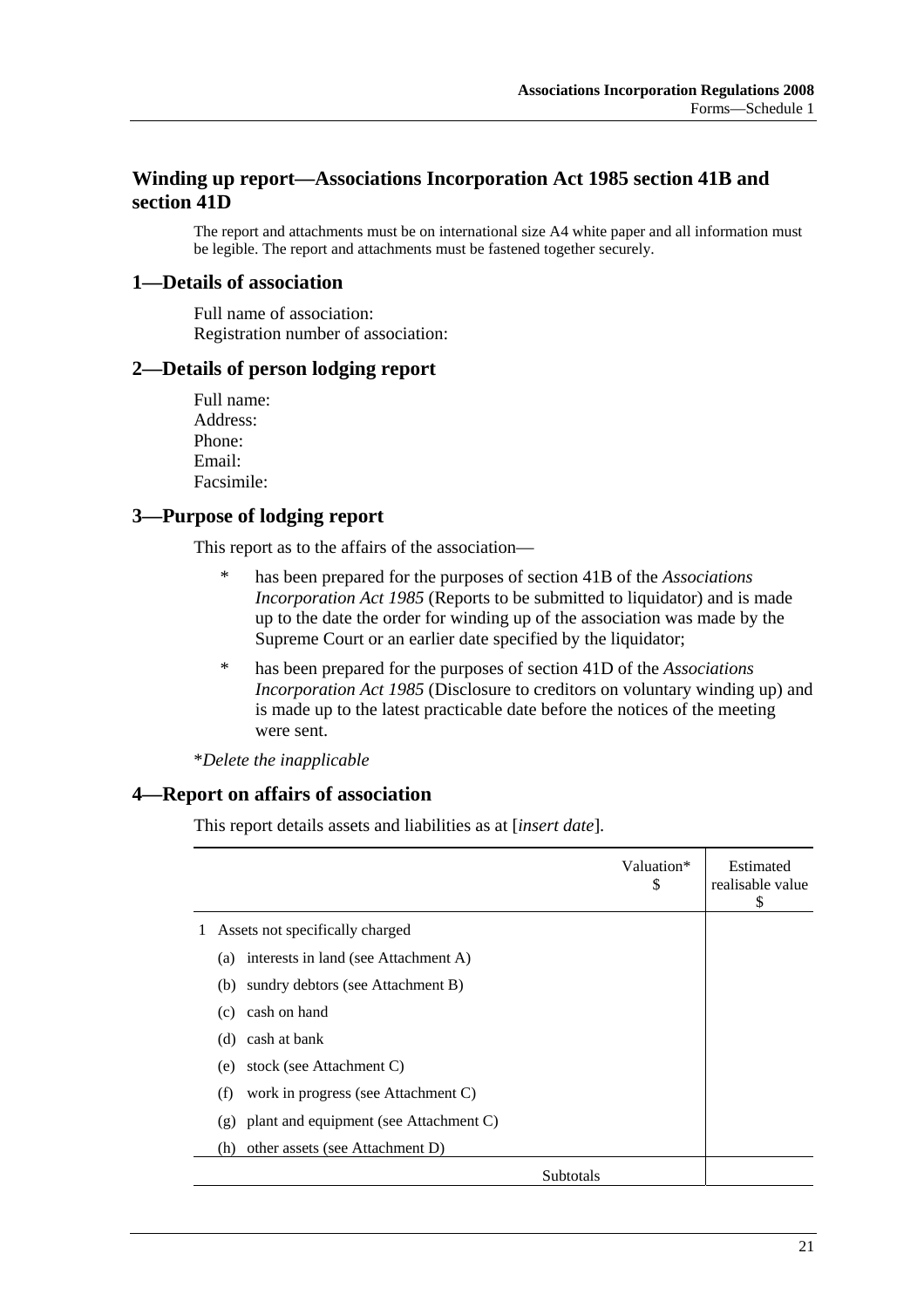| 2 Assets subject to specific charges less amounts<br>owing (see Attachment E)                                                                           |            |  |  |
|---------------------------------------------------------------------------------------------------------------------------------------------------------|------------|--|--|
|                                                                                                                                                         | Totals     |  |  |
| 3 Less amounts payable to priority creditors                                                                                                            |            |  |  |
| (a) tax instalment deductions and prescribed<br>payments tax                                                                                            |            |  |  |
| (b) employee entitlements (see Attachment F)                                                                                                            |            |  |  |
| (c) other priority creditors (see Attachment G)                                                                                                         |            |  |  |
| 4 Less amounts owing to unsecured creditors (see<br>Attachment H)                                                                                       |            |  |  |
| 5 Contingent assets<br>Estimated to produce (see Attachment I)                                                                                          | \$         |  |  |
| \$<br>6 Contingent liabilities<br>Estimated to rank (see Attachment J)                                                                                  |            |  |  |
| This is an estimated deficiency:                                                                                                                        | $Y$ or $N$ |  |  |
| This is an estimated surplus:                                                                                                                           | $Y$ or $N$ |  |  |
| The estimate is subject to the cost of<br>administration:                                                                                               | Y or N     |  |  |
| The estimate is subject to costs of liquidation: Y or N                                                                                                 |            |  |  |
| Liability of members to contribute (as set out in<br>rules)                                                                                             | \$         |  |  |
| * For each valuation amount show whether the amount is the cost of the asset or<br>liability or the net book amount assigned to the asset or liability. |            |  |  |
| The attachments must include information as follows:                                                                                                    |            |  |  |
| Attachment A—for each interest in land:                                                                                                                 |            |  |  |
| address of land and description of interest                                                                                                             |            |  |  |
| valuation $(\$)$                                                                                                                                        |            |  |  |
| estimated realisable value (\$)                                                                                                                         |            |  |  |
| valuation for rating purpose                                                                                                                            |            |  |  |
| particulars of tenancy                                                                                                                                  |            |  |  |
| where possession of deeds may be obtained                                                                                                               |            |  |  |
| short particulars of title                                                                                                                              |            |  |  |
| Attachment B—for each sundry debtor (including loan debtors):                                                                                           |            |  |  |
| name and address of debtor                                                                                                                              |            |  |  |
| amount owing $(\$)$                                                                                                                                     |            |  |  |
| amount realisable (\$)                                                                                                                                  |            |  |  |
| deficiency $(\$)$                                                                                                                                       |            |  |  |
| particulars of security (if any) held                                                                                                                   |            |  |  |

explanation of deficiency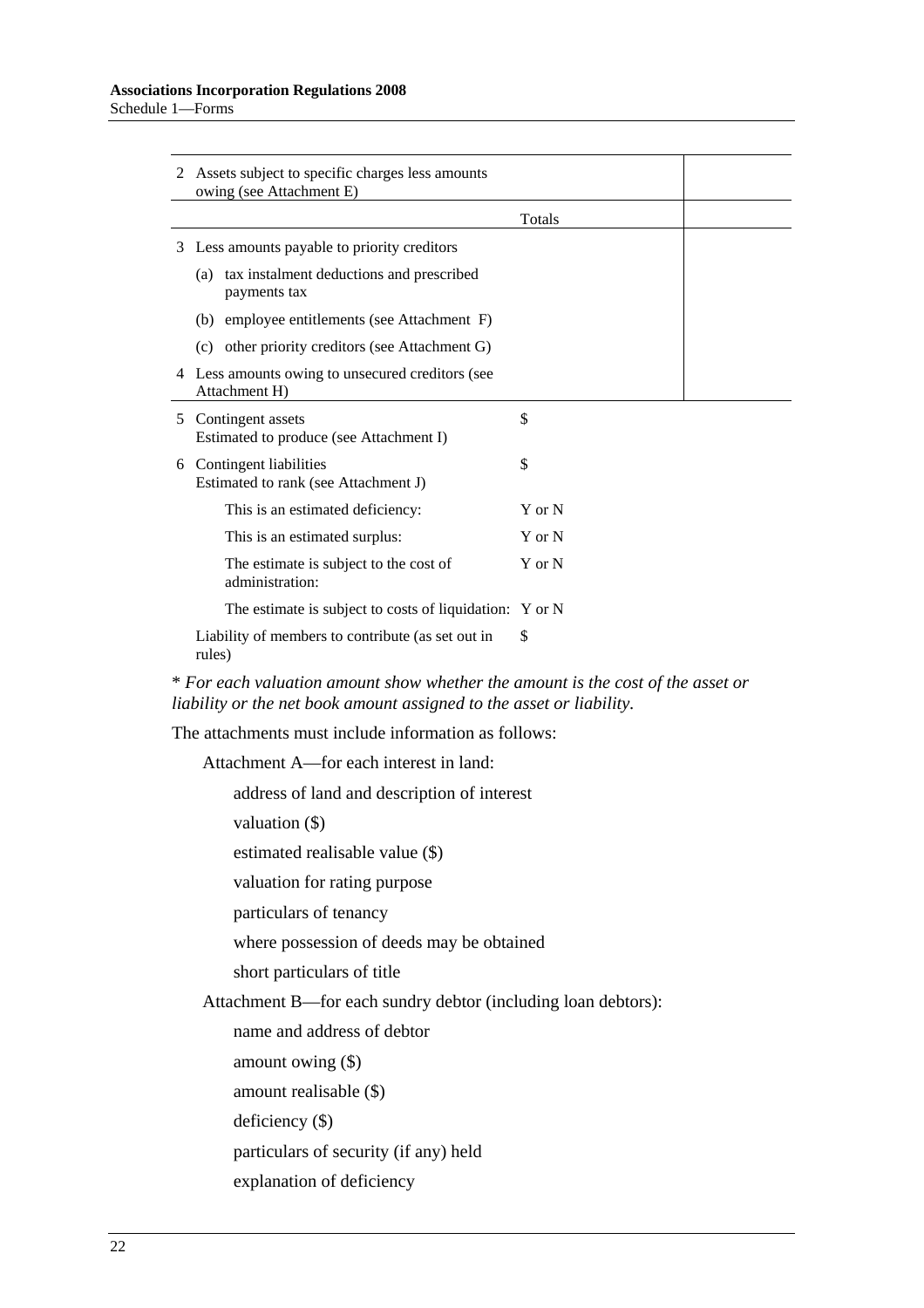| Attachment C-for each item or class of stock, work in progress, plant or<br>equipment:       |
|----------------------------------------------------------------------------------------------|
| detailed description                                                                         |
| value $(\$)$                                                                                 |
| Attachment D-for other assets:                                                               |
| brief description (for example, deposit or investment)                                       |
| cost()                                                                                       |
| amount realisable (\$)                                                                       |
| Attachment E—for each asset subject to a specific charge:                                    |
| description of asset                                                                         |
| date charge given                                                                            |
| description of charge                                                                        |
| holder of charge                                                                             |
| terms of repayment                                                                           |
| valuation $(\$)$                                                                             |
| estimated realisable value (\$)                                                              |
| amount owing under charge (\$)                                                               |
| Attachment F-for each employee claim:                                                        |
| name and address of employee                                                                 |
| wages $(\$)$                                                                                 |
| holiday pay $(\$)$                                                                           |
| long service leave (\$)                                                                      |
| estimated liability                                                                          |
| Attachment G—for each priority creditor other than those detailed in<br><b>Attachment F:</b> |
| name and address of creditor                                                                 |
| statement of whether the creditor is or is not an officer of the association                 |
| description of nature of debt                                                                |
| amount owing $(\$)$                                                                          |
| Attachment H-for each unsecured creditor:                                                    |
| name and address of creditor                                                                 |
| statement of whether the creditor is or is not an officer of the association                 |
| amount claimed by creditor $(\$)$                                                            |
| amount admitted as owing (\$)                                                                |
| reasons for difference (if any) between amount claimed and admitted                          |
|                                                                                              |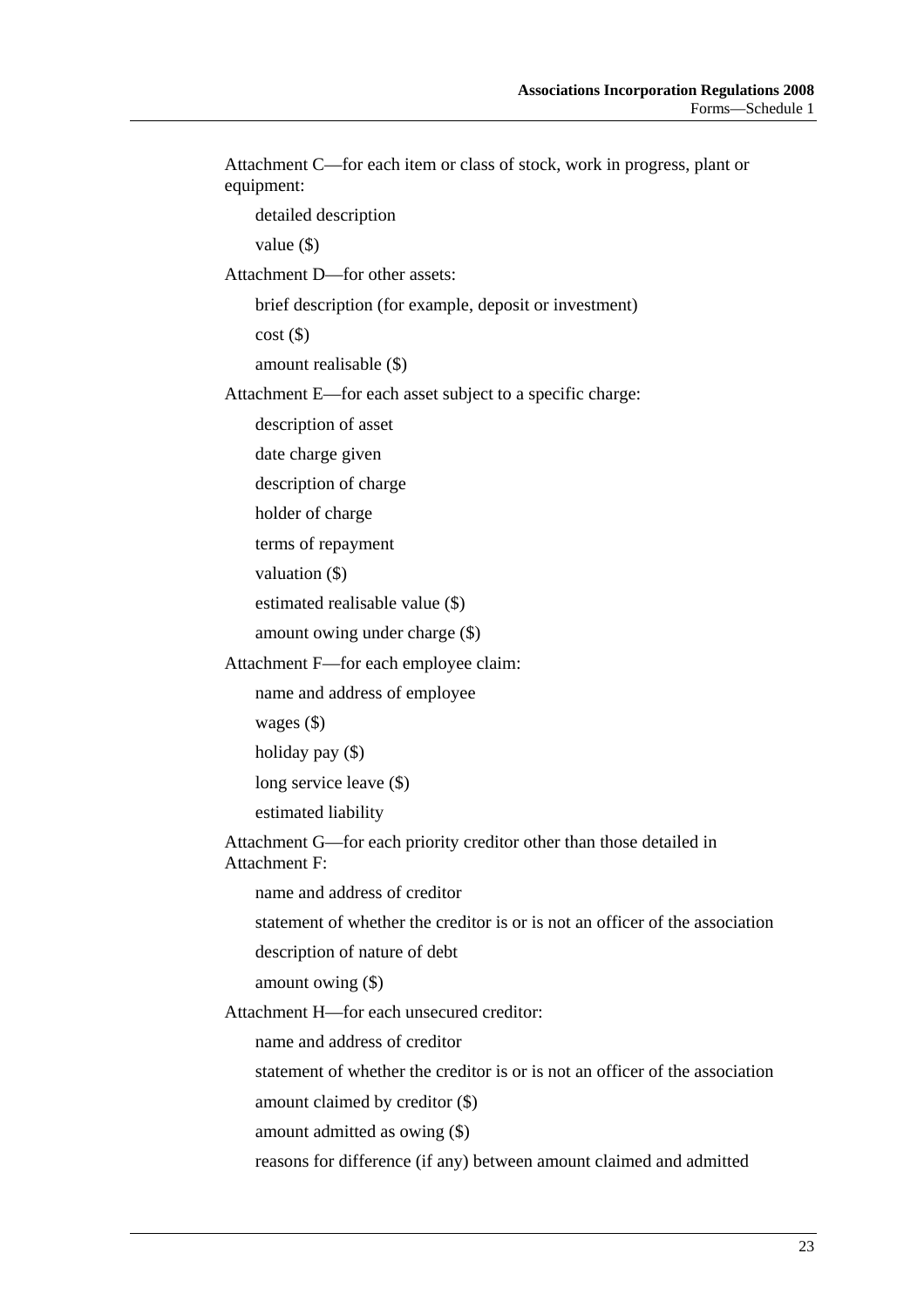Attachment I—for each contingent asset:

description of asset

gross assets (\$)

estimated to produce (\$)

Attachment J—for each contingent liability:

name of address of creditor

nature of liability

gross liability (\$)

estimated rank for (\$)

*If the report is prepared for the purposes of section 41D of the Associations Incorporation Act 1985, Attachments A, B, D and E must show the method and manner of arriving at the valuation of the asset.*

## **Certification**

I certify that the particulars contained in this report are true to the best of my knowledge and belief.

[*Insert name of each committee member and each member must sign and date the report against his or her name.*]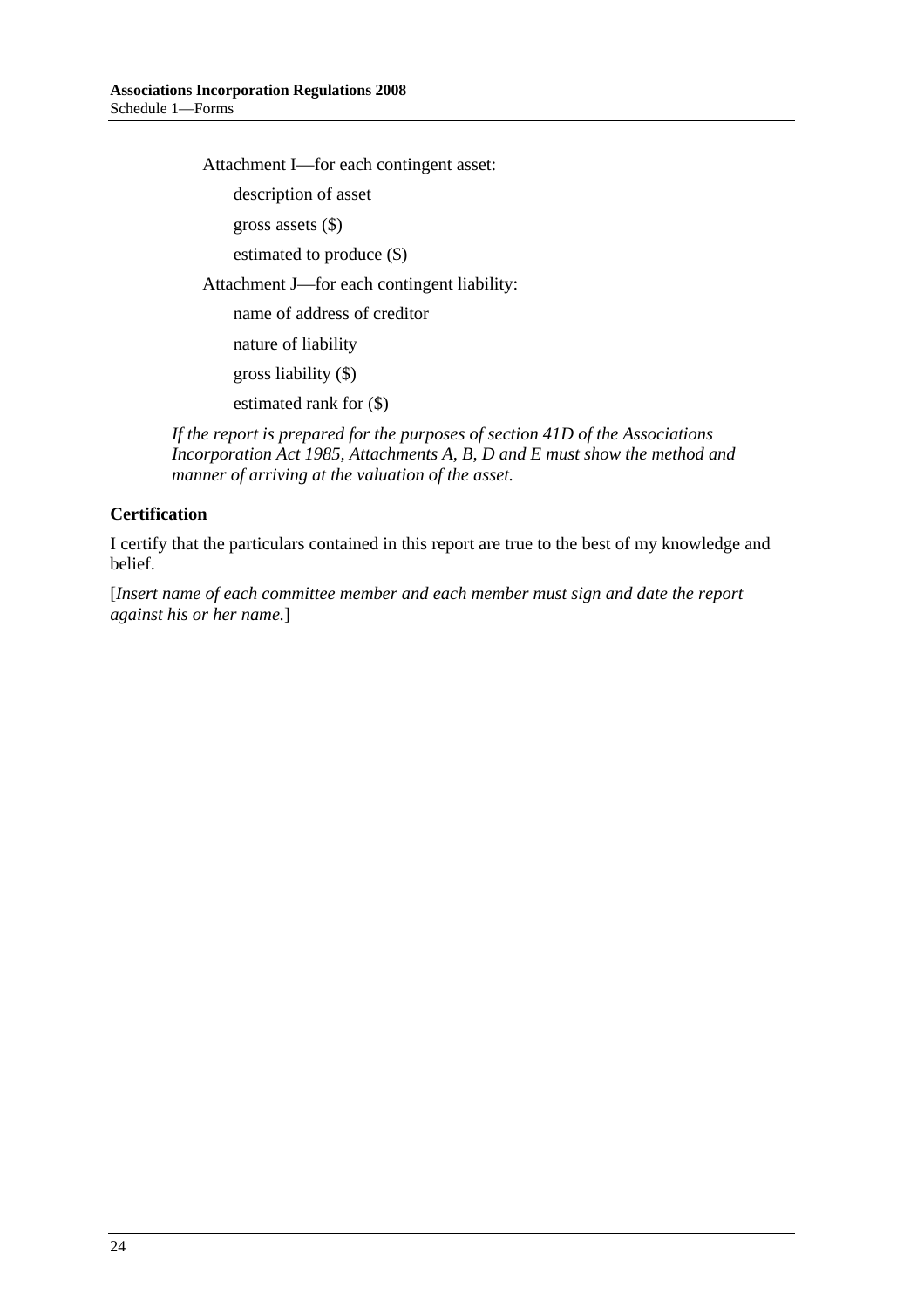## **Declaration of solvency for voluntary winding up—Associations Incorporation Act 1985 section 41C**

The declaration and accompanying statement must be on international size A4 white paper and all information must be legible. If the declaration or statement consists of 2 or more sheets, the sheets must be fastened together securely.

#### **1—Details of association**

Full name of association: Registration number of association:

#### **2—Details of person lodging declaration**

Full name: Address: Phone: Email (optional): Facsimile (optional):

#### **3—Declaration**

We declare that—

- it is proposed to wind up the association voluntarily; and
- we constitute a majority of the members of the committee of the association; and
- we have made an inquiry into the affairs of the association; and
- at a meeting of the committee, we formed the opinion that the association will be able to pay its debts in full within a period not exceeding 12 months after the commencement of the winding up; and
- the statement showing the affairs of the association attached to this declaration is correct as at the latest practicable date before the making of this declaration.

[*Insert name of each committee member making declaration and each member must sign and date the declaration against his or her name.*]

#### **Statement showing affairs of association**

This statement details assets and liabilities as at [*insert date*].

|                       | Estimated realisable value<br>\$ |
|-----------------------|----------------------------------|
| <b>Assets</b>         |                                  |
| cash at bank          |                                  |
| cash on hand          |                                  |
| marketable securities |                                  |
| bills receivable      |                                  |
| trade debtors         |                                  |
| loans and advances    |                                  |
|                       |                                  |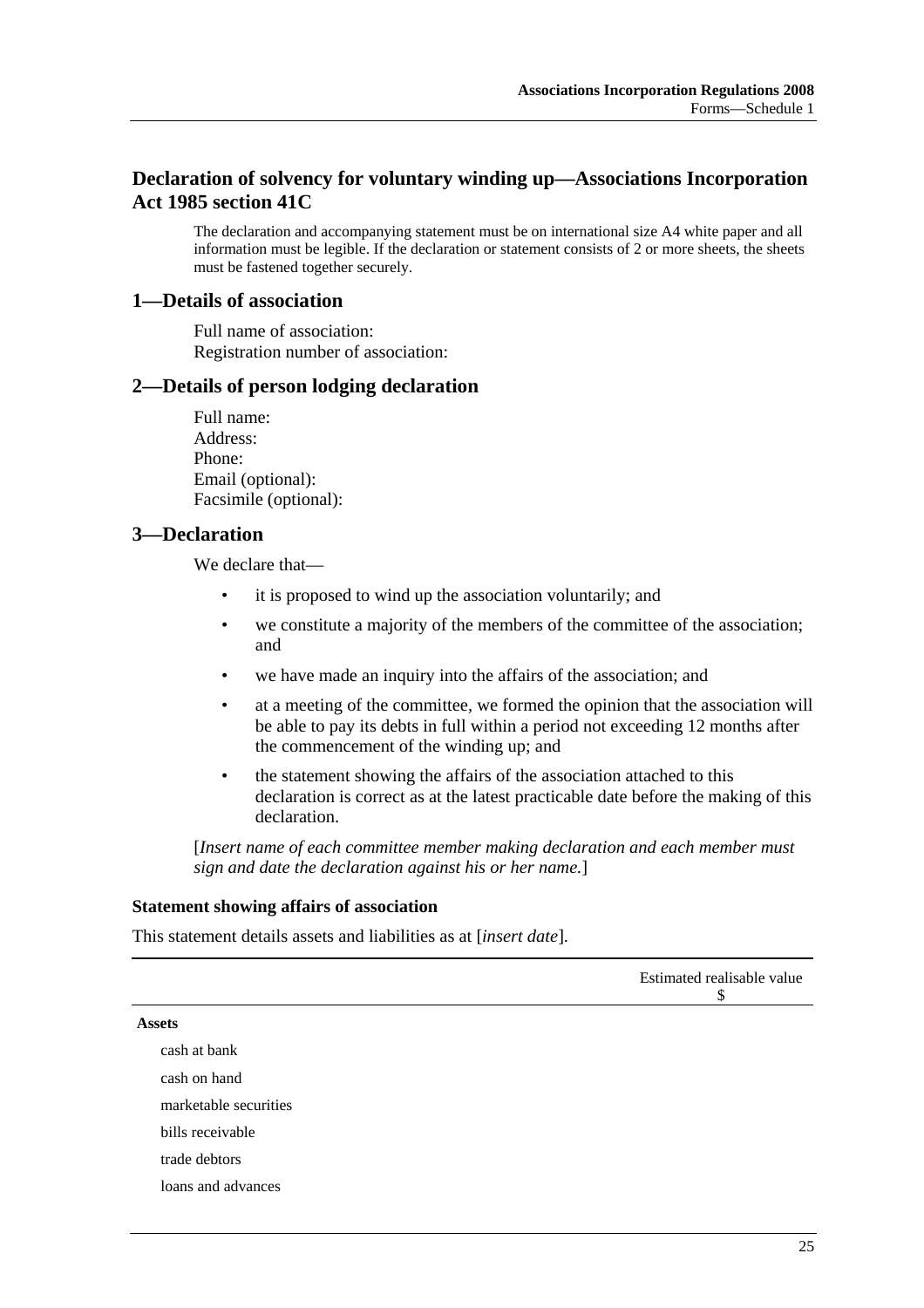| stock in trade                                                                           |  |  |  |
|------------------------------------------------------------------------------------------|--|--|--|
| work in progress (as detailed in inventory)                                              |  |  |  |
| freehold property                                                                        |  |  |  |
| leasehold property                                                                       |  |  |  |
| plant and machinery                                                                      |  |  |  |
| furniture, fittings, utensils, etc                                                       |  |  |  |
| patents, trademarks, etc                                                                 |  |  |  |
| investments other than marketable securities                                             |  |  |  |
| other property (as detailed in inventory)                                                |  |  |  |
| Total estimated realisable value of assets                                               |  |  |  |
| Liabilities secured on specific assets<br>Rank for payment                               |  |  |  |
| estimated expenses of winding up                                                         |  |  |  |
| other estimated expenses (including interest accruing until payment of<br>debts in full) |  |  |  |
| unsecured creditors (amounts estimated to rank for payment)                              |  |  |  |
| trade accounts<br>$\bullet$                                                              |  |  |  |
| bills payable<br>٠                                                                       |  |  |  |
| accrued expenses<br>٠                                                                    |  |  |  |
| other liabilities                                                                        |  |  |  |
| contingent liabilities                                                                   |  |  |  |
| Total of liabilities                                                                     |  |  |  |
| Estimated surplus after paying debts in full                                             |  |  |  |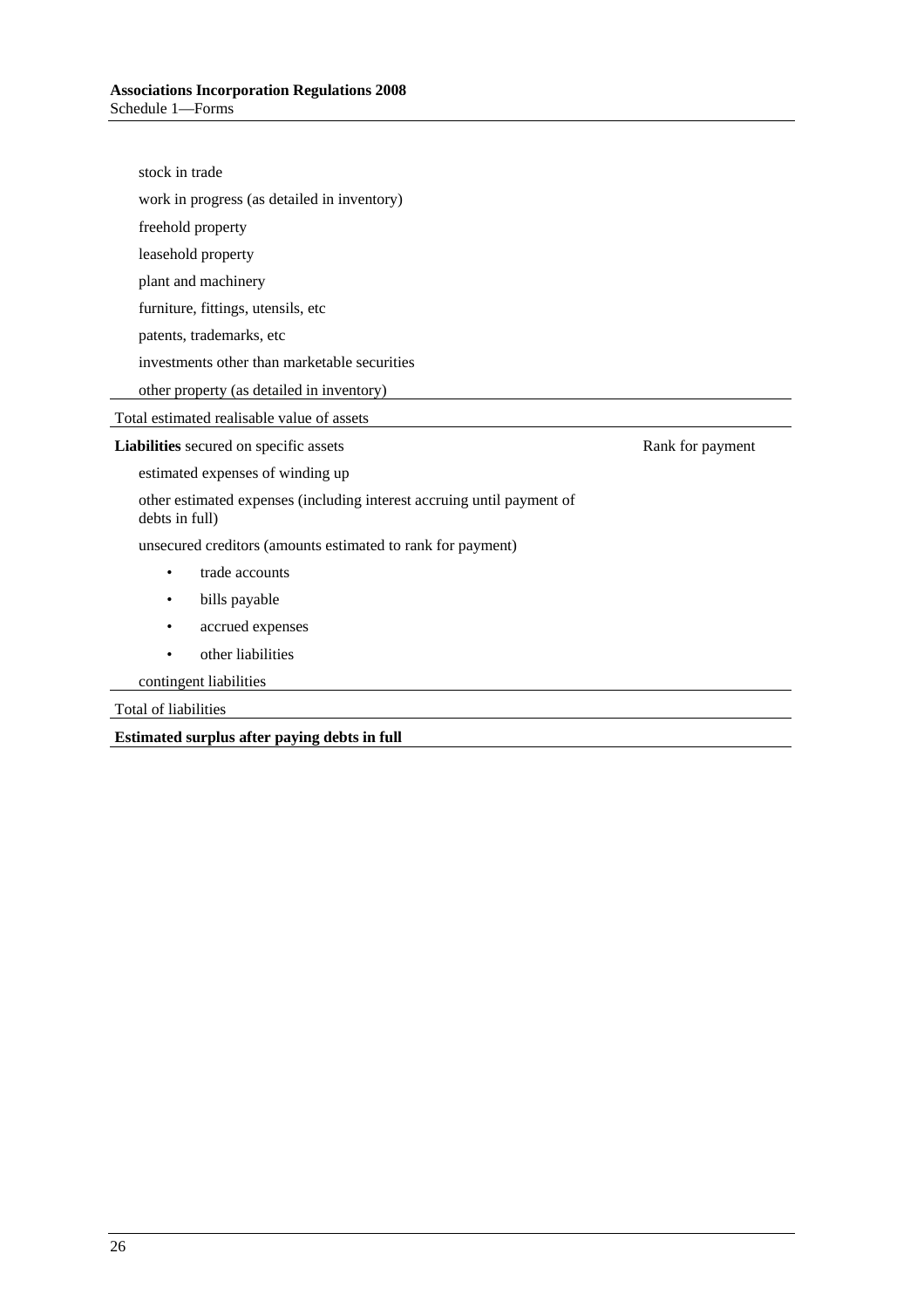## **Application for deregistration of incorporated association with surplus assets not exceeding \$5000—Associations Incorporation Act 1985 section 43A**

The application and attachments must be on international size A4 white paper and all information must be legible. The application and attachments must be fastened together securely.

## **1—Details of association**

Full name of association: Registration number of association:

#### **2—Details of person lodging application**

Full name: Address: Phone: Email (optional): Facsimile (optional):

## **3—Details of applicant authorised by special resolution to apply for deregistration of association**

*Fill in this section if the applicant is authorised by special resolution of the association to apply for deregistration of the association.*

Full name: Residential address:

Date of meeting at which special resolution passed: Type of meeting at which special resolution passed:

- annual general meeting
- \* special general meeting
- \* other (please specify)

#### \**Delete the inapplicable*

Additional requirements—The application must be accompanied by a copy of the resolution and the minutes of the meeting at which it was passed.

## **4—Details of applicants if association no longer has an active membership**

*Fill in this section if the association no longer has an active membership*

Applicant 1

Full name: Residential address: Phone (optional): Email (optional): Facsimile (optional):

The applicant is—

- \* an officer of the association
- \* a member of the association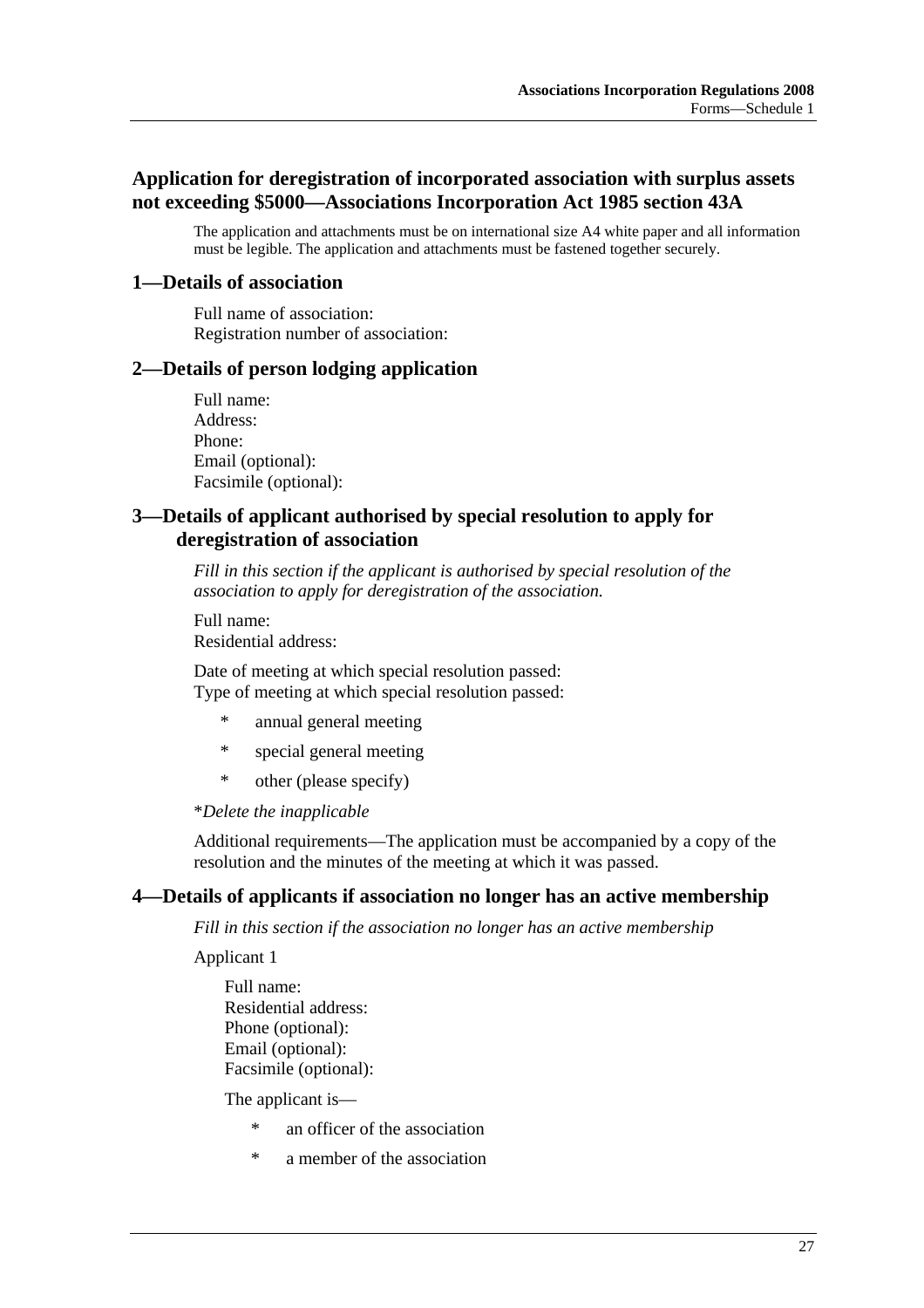- \* a person who claims proper interest in the application on the following grounds:
- \* *Delete the inapplicable*

Applicant 2

Full name: Residential address: Phone (optional): Email (optional): Facsimile (optional):

The applicant is—

- \* an officer of the association
- \* a member of the association
- \* a person who claims proper interest in the application on the following grounds:

\* *Delete the inapplicable*

Attach details separately if there are further applicants.

#### **Certification**

I certify that—

- (a) the association has no liabilities and is not a party to any legal proceedings; and
- (b) none of the assets available for distribution have been, or are proposed to be, distributed to members or former members or associates of members or former members of the association; and
- (c) the information contained in the attachments is, to the best of my knowledge and belief, true and complete.

[*insert name of each applicant and each applicant must sign and date the form against his or her name*]

#### **Attachments**

## **Attachment 1—Surplus assets: details and manner in which distributed or proposed to be distributed**

For each asset:

description of asset name of body to whom asset has been or is to be distributed value (\$)

#### **Attachment 2—Rules governing distribution of assets**

The association \*has/\*does not have rules governing the distribution of surplus assets on deregistration.

\* *Delete the inapplicable*

If the association has such rules, a copy of the rules must accompany the application.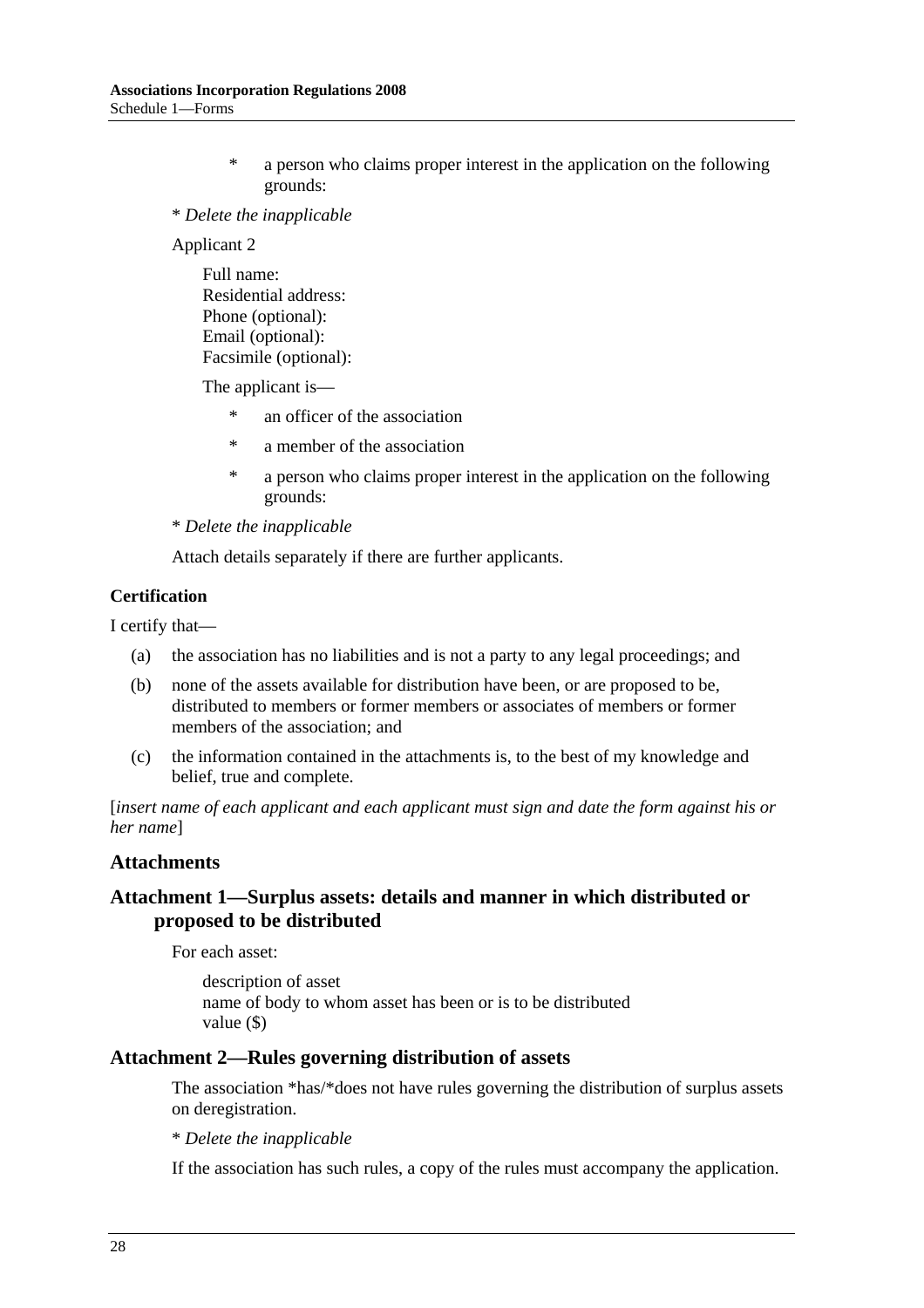If the association has no such rules, the applicants request that the Commission approve the manner or proposed manner of distribution.

## **Attachment 3—Committee of association**

*Insert name and residential address of each member of the committee of the association*

#### **Additional requirements**

Any document required to accompany the application must comply with the following:

- the document must be clearly printed or typed on international size A4 white paper;
- if the document consists of 2 or more sheets, the sheets must be fastened together securely;
- the document must be marked with—
	- the name and registered number of the incorporated association to which it relates; and
	- a title that describes its contents; and
	- the name, address and telephone number of the person to be contacted about the application.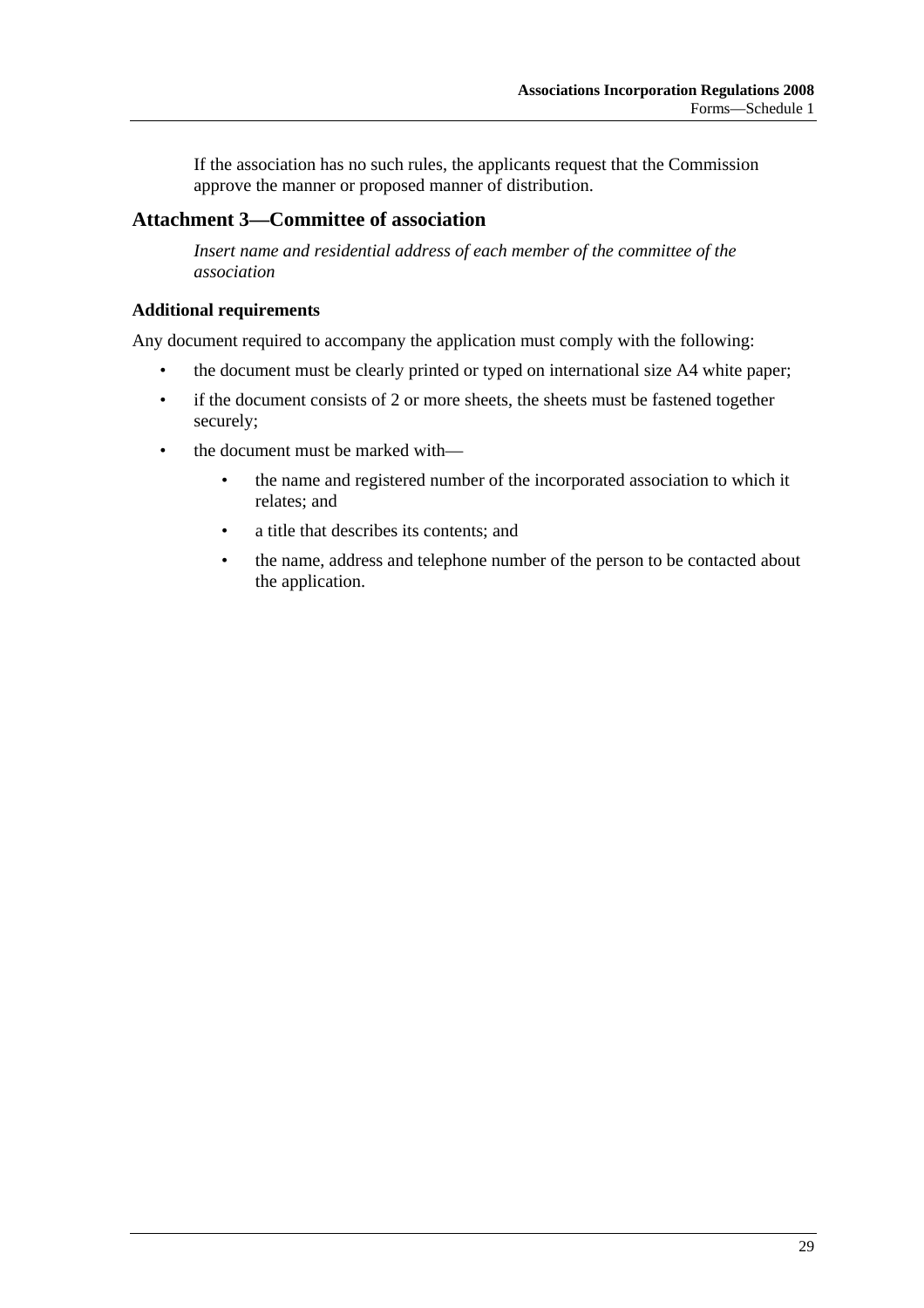## **Application for reservation of name—Associations Incorporation Act 1985 section 53A**

The application must be on international size A4 white paper and all information must be legible. If the application consists of 2 or more sheets, the sheets must be fastened together securely.

## **1—Details of applicant**

Full name: Address: Phone: Email (optional): Facsimile (optional):

#### **2—Name to be reserved**

Name:

If the name is the same as a business name, provide details:

If the name is the same as the name of a body corporate, provide details:

#### **3—Purpose of association**

The purpose of the proposed incorporated association is [*insert brief description, eg, educational, for conserving resources*].

The association is considered to be eligible for incorporation under section 18(1) [*specify paragraph*] of the *Associations Incorporation Act 1995*.

Signature of applicant: Date: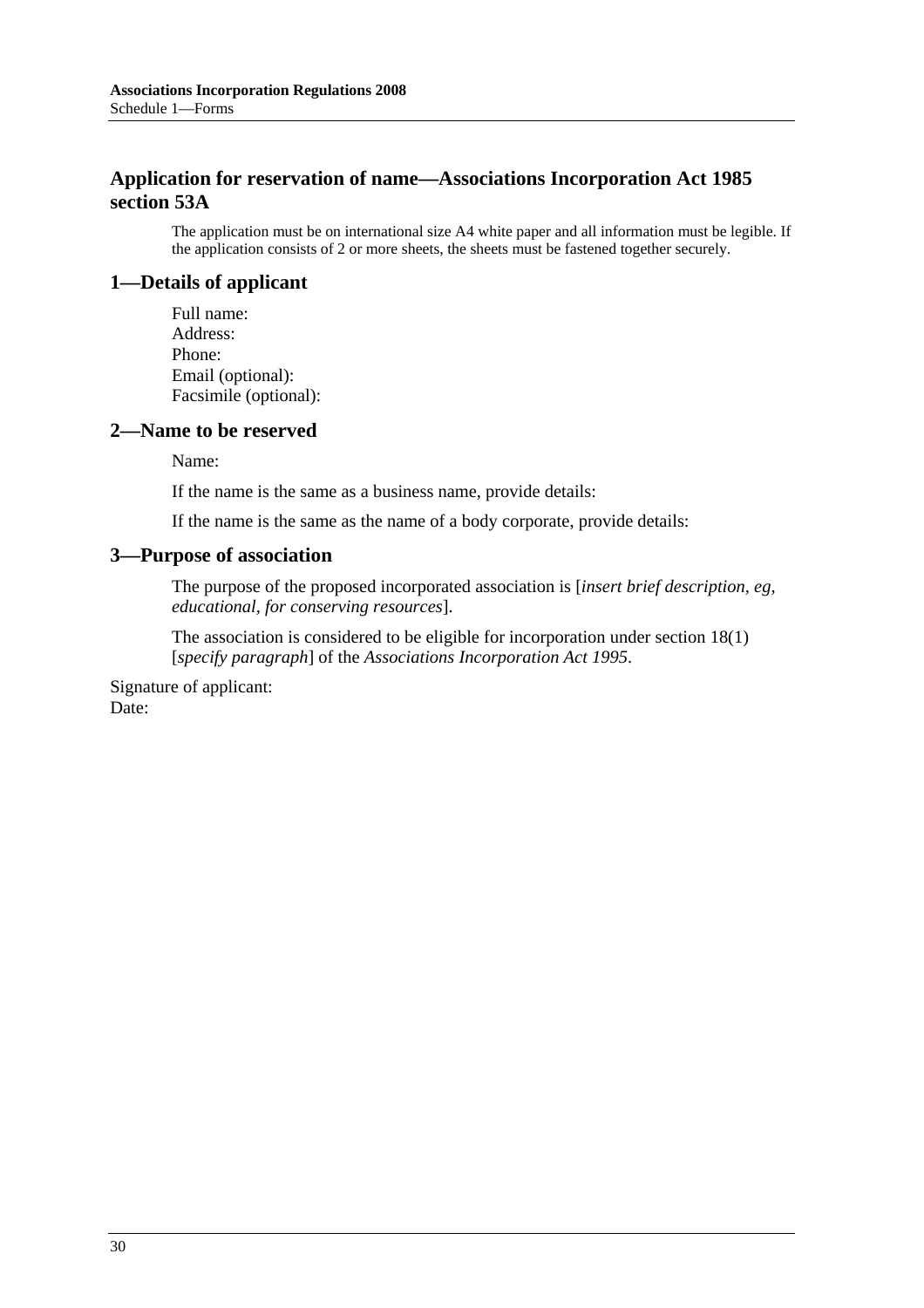## **Notice of change of public officer or change of address of public officer— Associations Incorporation Act 1985 section 56**

The notice must be on international size A4 white paper and all information must be legible. If the notice consists of 2 or more sheets, the sheets must be fastened together securely.

## **1—Association details**

Full name of association: Registration number of association:

## **2—Change of public officer\***

Details of new public officer

Full name: Occupation: Residential address: Postal address: Phone: Email:

Date of appointment as public officer:

Details of former public officer

Full name:

Date ceased to be public officer:

## **3—Change of address of public officer\***

Details of public officer

Full name: Phone: Email:

New residential address:

New postal address:

Date changed:

\* *Delete the inapplicable*

Signature of public officer: Date: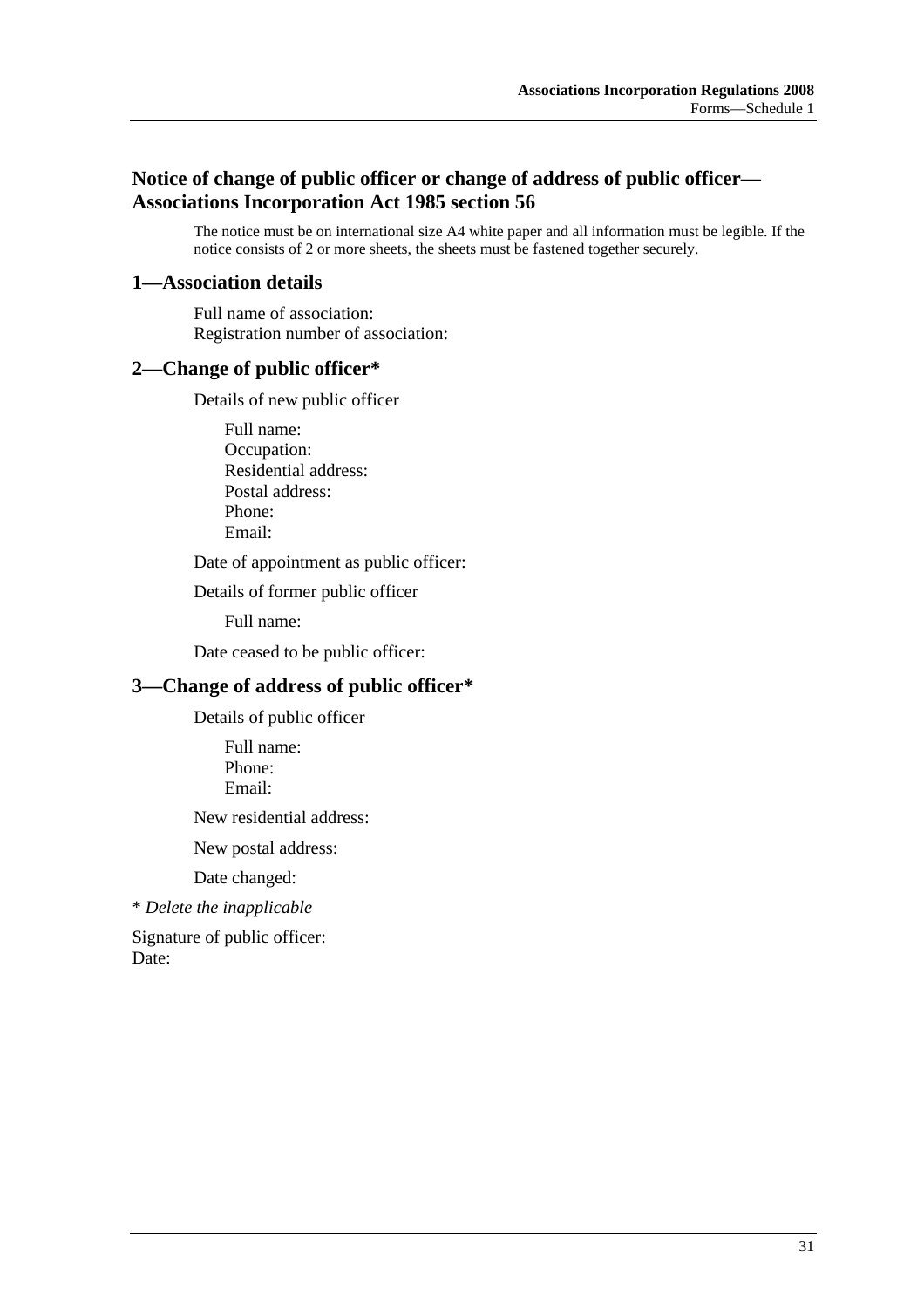## **Notice of variation or revocation of trust affecting rules—Associations Incorporation Act 1985 section 59**

The notice must be on international size A4 white paper and all information must be legible. If the notice consists of 2 or more sheets, the sheets must be fastened together securely.

## **1—Details of association**

Full name of association: Registration number of association:

## **2—Notice of variation or revocation of trust referred to in rules of association or on which any rule of association relies for its operation**

Details of trust

Name: Date of instrument of trust:

Date of variation or revocation:

Full particulars of the variation or revocation:

Name of trustee:

Signature of trustee: Date: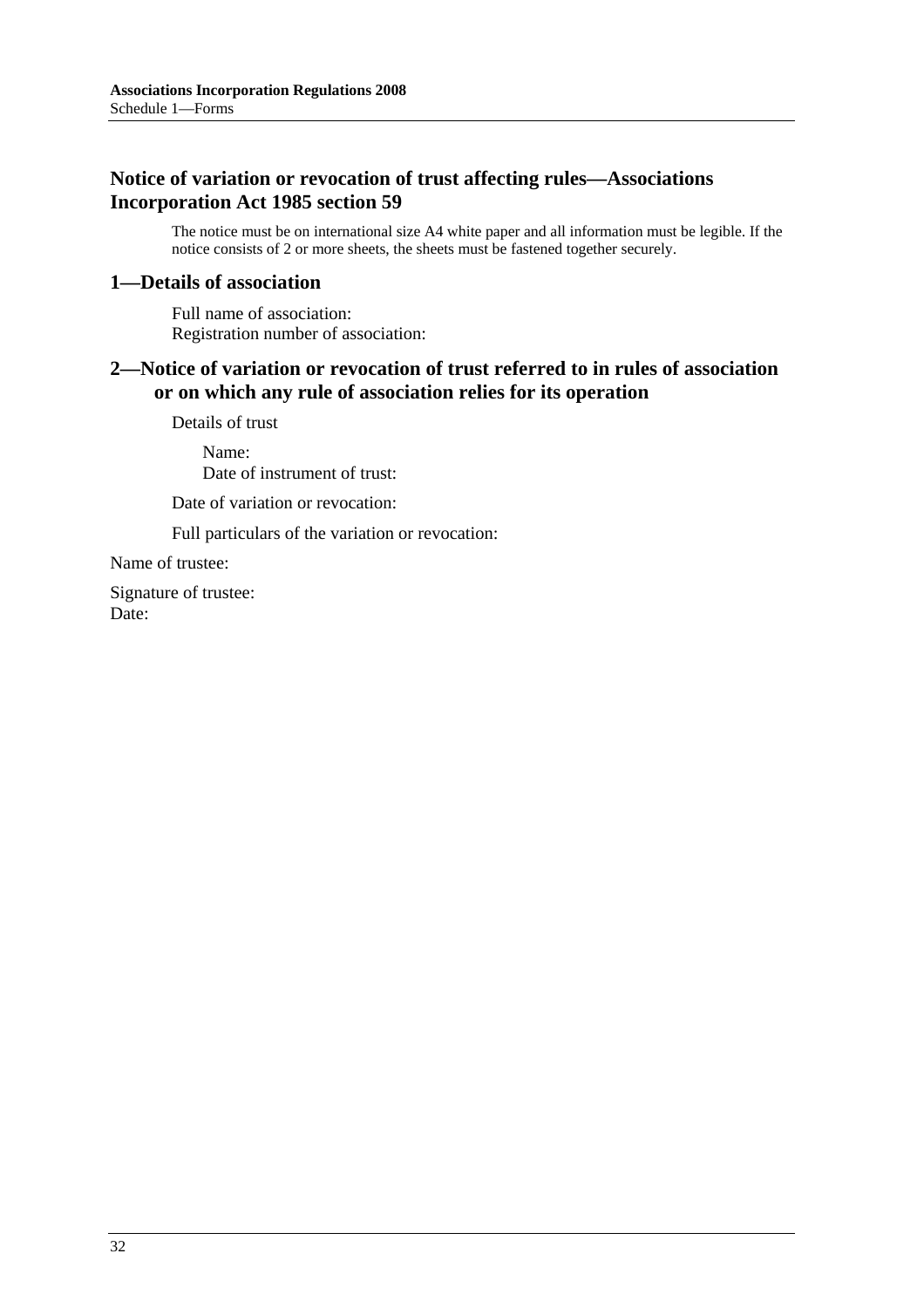# **Schedule 2—Fees**

| $\mathbf{1}$   | For inspection under section $6(2)$ of the Act of documents lodged by or in relation to an<br>association                                                                                                                                                                                                                 |                                                                                                                                                                                                                          | \$20.00  |
|----------------|---------------------------------------------------------------------------------------------------------------------------------------------------------------------------------------------------------------------------------------------------------------------------------------------------------------------------|--------------------------------------------------------------------------------------------------------------------------------------------------------------------------------------------------------------------------|----------|
| $\overline{2}$ | For the supply of an uncertified copy, or the supply of a copy of an extract from, a<br>document held by the Commission in relation to an association (in addition to the fee<br>payable under clause 1)-                                                                                                                 |                                                                                                                                                                                                                          |          |
|                | (a)                                                                                                                                                                                                                                                                                                                       | for 1 page                                                                                                                                                                                                               | \$4.35   |
|                | (b)                                                                                                                                                                                                                                                                                                                       | for each additional page or part of a page                                                                                                                                                                               | \$1.10   |
| 3              |                                                                                                                                                                                                                                                                                                                           | For the supply of a certified copy of, or the supply of a certified copy of an extract from, a<br>document held by the Commission in relation to an association (in addition to the fee<br>payable under clause 1)-      |          |
|                | (a)                                                                                                                                                                                                                                                                                                                       | for 1 page                                                                                                                                                                                                               | \$20.00  |
|                | (b)                                                                                                                                                                                                                                                                                                                       | for each additional page or part of a page                                                                                                                                                                               | \$1.10   |
| $\overline{4}$ | On lodging an application to the Commission (not being an application for which a fee is<br>specified elsewhere in the Schedule) to exercise any of the powers conferred on the<br>Commission by the Act, or by those provisions of the Corporations Act 2001 of the<br>Commonwealth applied by the Act to an association |                                                                                                                                                                                                                          | \$49.25  |
| 5              |                                                                                                                                                                                                                                                                                                                           | On lodging an application to the Minister to exercise any powers conferred on the<br>Minister by the Act                                                                                                                 | \$49.25  |
| 6              |                                                                                                                                                                                                                                                                                                                           | On lodging an application for incorporation under section 19 of the Act                                                                                                                                                  | \$145.00 |
| 7              |                                                                                                                                                                                                                                                                                                                           | On lodging an application for amalgamation under section 22 of the Act                                                                                                                                                   | \$145.00 |
| 8              |                                                                                                                                                                                                                                                                                                                           | On lodging an application to register an alteration to rules under section 24 of the Act<br>(including an application to alter the name of an association)                                                               | \$49.25  |
| 9              |                                                                                                                                                                                                                                                                                                                           | For the approval of the Commission of an auditor under section $35(2)(b)$ of the Act                                                                                                                                     | \$68.50  |
| 10             | On lodging a periodic return under section 36 of the Act                                                                                                                                                                                                                                                                  |                                                                                                                                                                                                                          | \$68.50  |
| 11             |                                                                                                                                                                                                                                                                                                                           | On submitting to the Commission for examination a draft explanatory statement prior to<br>its registration under the provisions of the Corporations Act 2001 of the Commonwealth<br>applied under section 40A of the Act | \$145.00 |
| 12             |                                                                                                                                                                                                                                                                                                                           | On lodging an application for the approval of the Commission for extension of period<br>under section $41C(4)(a)$ of the Act                                                                                             | \$51.00  |
| 13             |                                                                                                                                                                                                                                                                                                                           | For consent of the Commission under section $43(1a)$ of the Act to distribute surplus assets<br>of an association on winding up among members of the association                                                         | \$68.50  |
| 14             |                                                                                                                                                                                                                                                                                                                           | On lodging an application to deregister an association under section $43A(1)$ of the Act                                                                                                                                 | \$101.00 |
| 15             |                                                                                                                                                                                                                                                                                                                           | On making a request of the Commission under section $43A(5)$ of the Act (in addition to<br>the fee payable under clause 14)                                                                                              | \$68.50  |
| 16             | On lodging an application to the Commission to exercise the powers conferred by<br>section 44A or 46 of the Act                                                                                                                                                                                                           |                                                                                                                                                                                                                          | \$68.50  |
| 17             |                                                                                                                                                                                                                                                                                                                           | For an act done by the Commission-                                                                                                                                                                                       |          |
|                | (a)                                                                                                                                                                                                                                                                                                                       | representing a defunct association or its liquidator under section 44A of the Act                                                                                                                                        | \$68.50  |
|                | (b)                                                                                                                                                                                                                                                                                                                       | under section 46 of the Act                                                                                                                                                                                              | \$68.50  |
| 18             |                                                                                                                                                                                                                                                                                                                           | On lodging an application to the Commission to exercise the power conferred by<br>section 53 of the Act                                                                                                                  | \$68.50  |